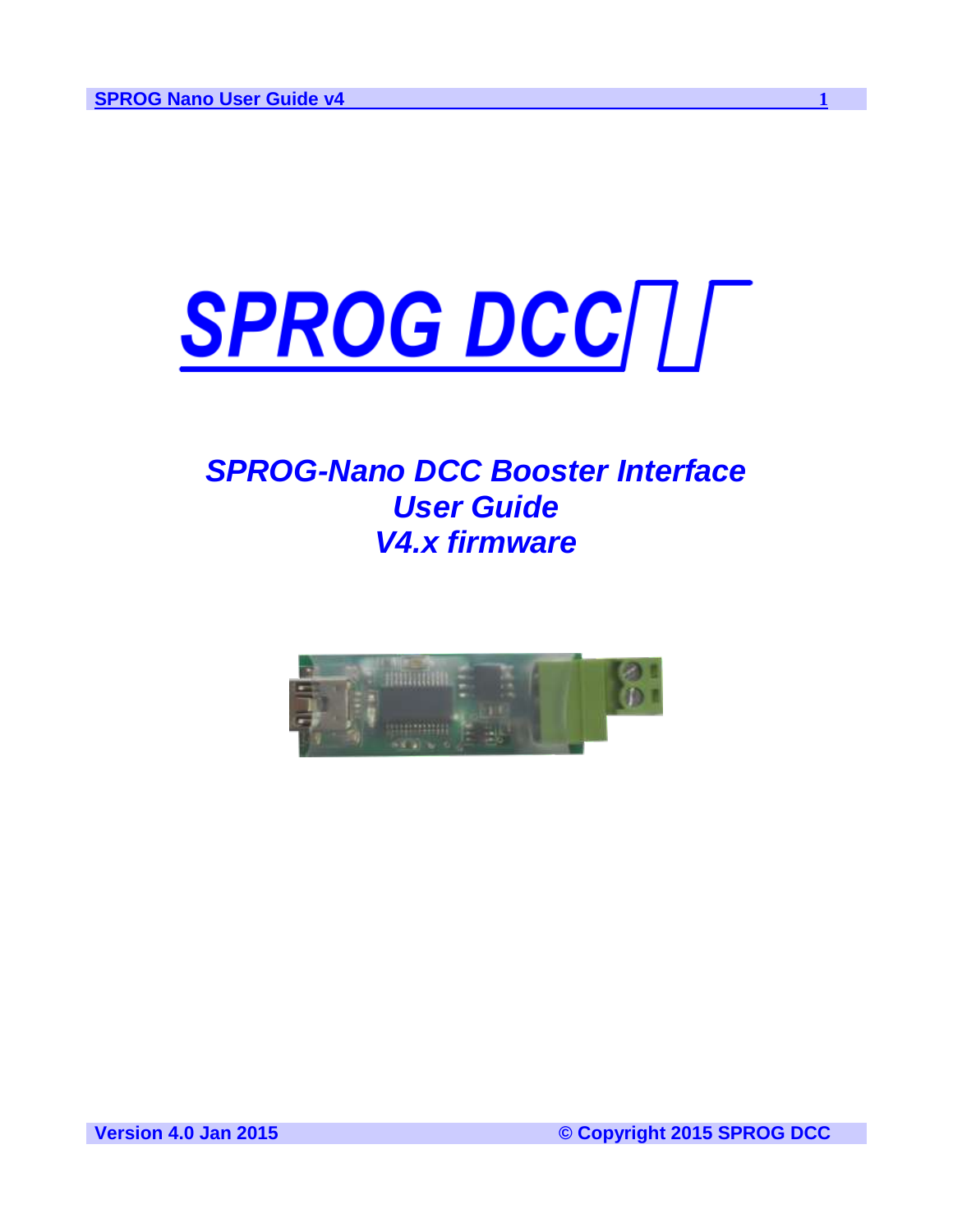| Drivers for Windows 2000, XP or Vista (with some variations)9   |  |
|-----------------------------------------------------------------|--|
|                                                                 |  |
|                                                                 |  |
|                                                                 |  |
|                                                                 |  |
|                                                                 |  |
|                                                                 |  |
|                                                                 |  |
|                                                                 |  |
|                                                                 |  |
|                                                                 |  |
| <b>Short (one byte) Versus Extended (two byte) Addressing25</b> |  |
|                                                                 |  |
|                                                                 |  |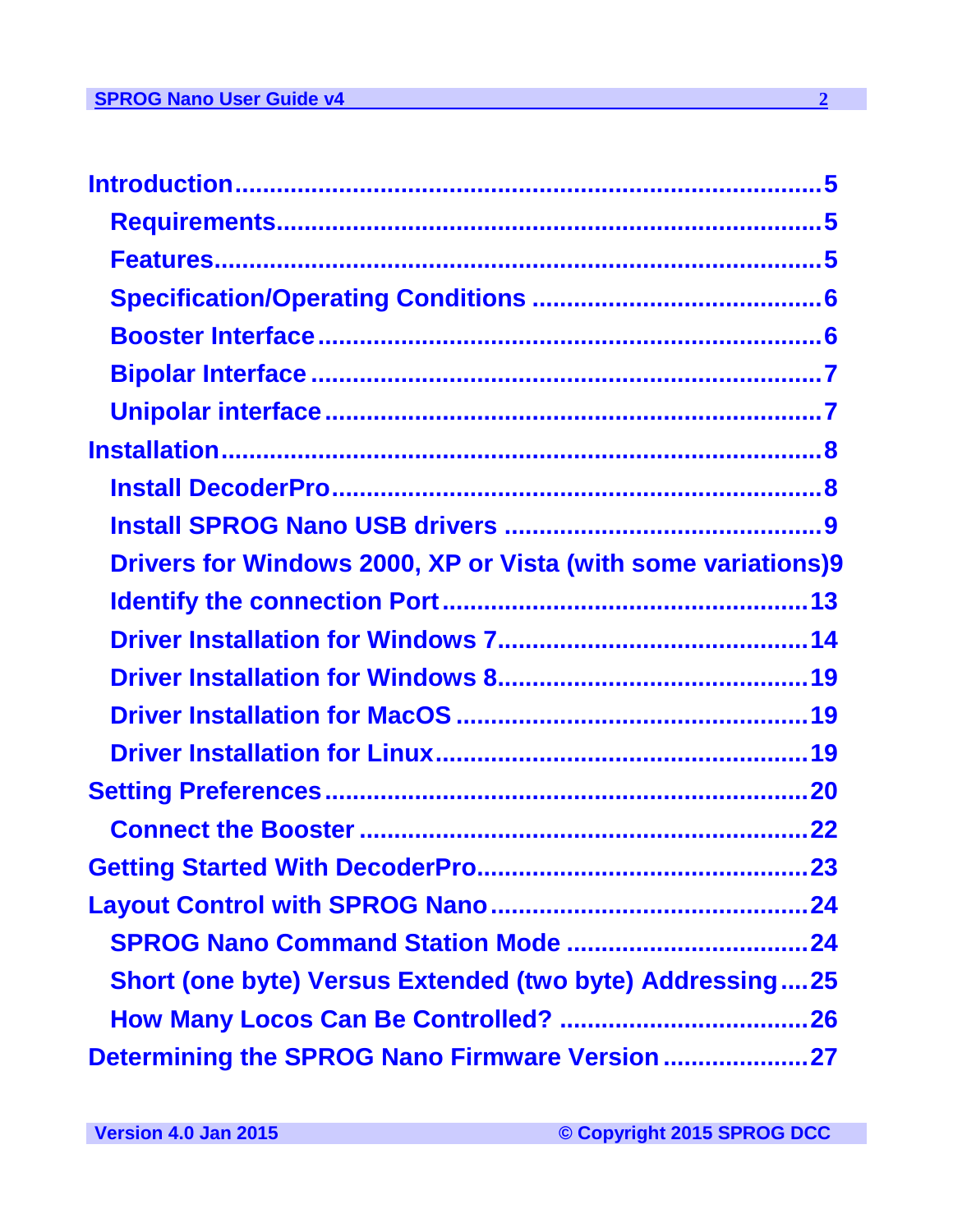| Returning Your SPROG Nano for Update 31    |  |
|--------------------------------------------|--|
| Firmware Update Using the Bootloader31     |  |
| Connecting SPROG Nano to SBOOST Boosters35 |  |
|                                            |  |
|                                            |  |
| Connecting SPROG Nano to Other boosters37  |  |
|                                            |  |
|                                            |  |
|                                            |  |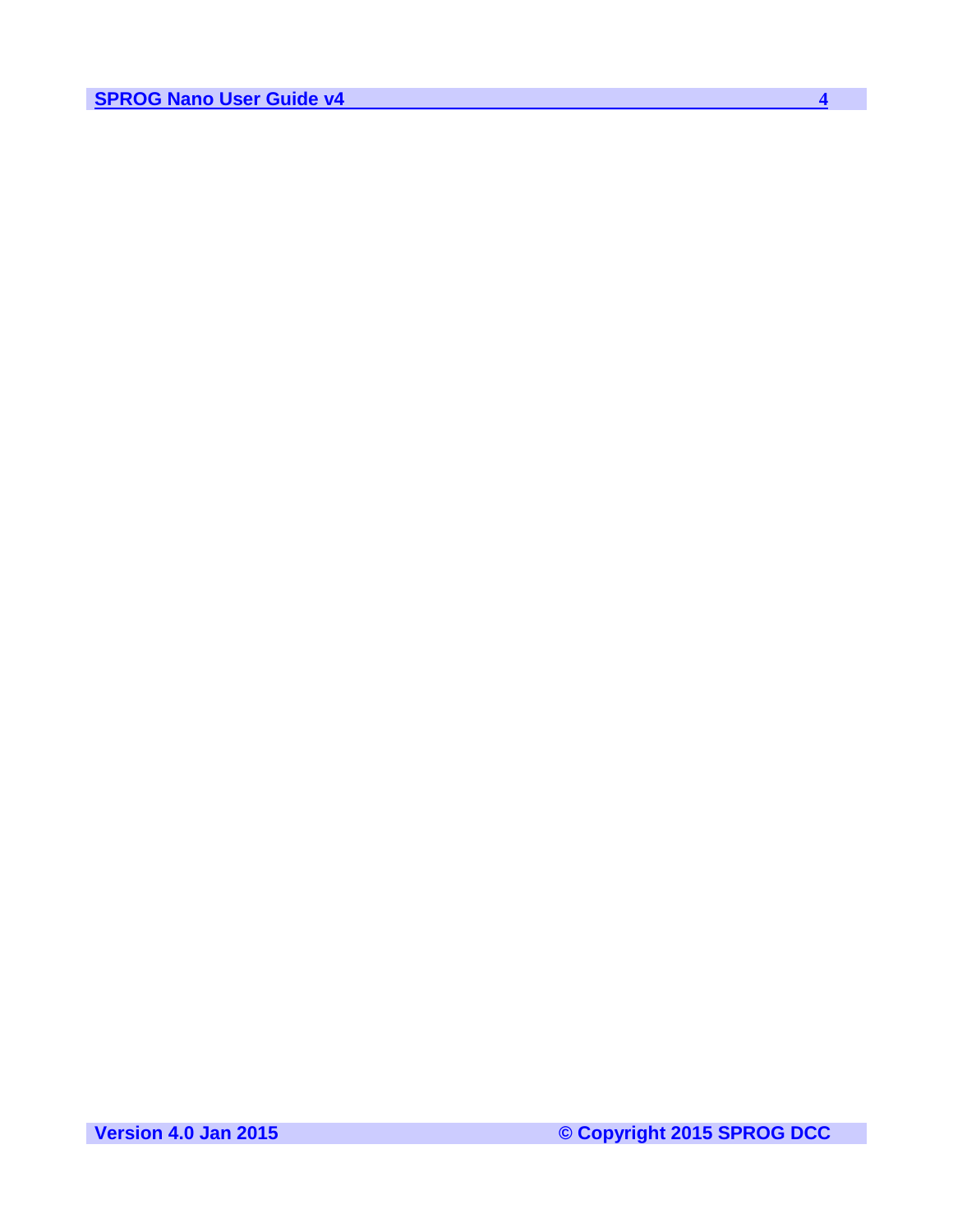## <span id="page-4-0"></span>**Introduction**

SPROG Nano is a DCC interface for connection between the USB port of a personal computer or similar device and a DCC booster. SPROG Nano transforms a DCC booster into a computer controlled DCC command station by formatting data packets from USB (sent by appropriate software running on the computer) into correctly timed DCC data packets.

SPROG Nano is *not* a decoder programmer, although "ops-mode" or "on-themain" programming is still possible depending on the features of the controlling software.

SPROG Nano is *not* a booster and a separate booster is required between the Nano and the track.

<span id="page-4-1"></span>SPROG Nano is supported by JMRI project (http://jmri.sourceforge.net/) which, by use of the java programming language, allows platform independent support of a wide range of DCC hardware. The JMRI software is shareware available as a free download, and is delivered with your SPROG Nano.

#### *Requirements*

- DecoderPro from [http://jmri.sourceforge.net/](http://jmri.sourceforge.net/%20%20) or the CD-ROM (supplied)
- <span id="page-4-2"></span>• USB A to Mini B cable (supplied)
- DCC booster and power supply with NMRA bipolar input (supplied by user)

#### *Features*

- USB powered no external power supply required for the SPROG Nano
- USB interface for easy connection to PC
- USB activity LED shows communication with the PC
- Cross-platform support Windows, Linux, MAC with appropriate software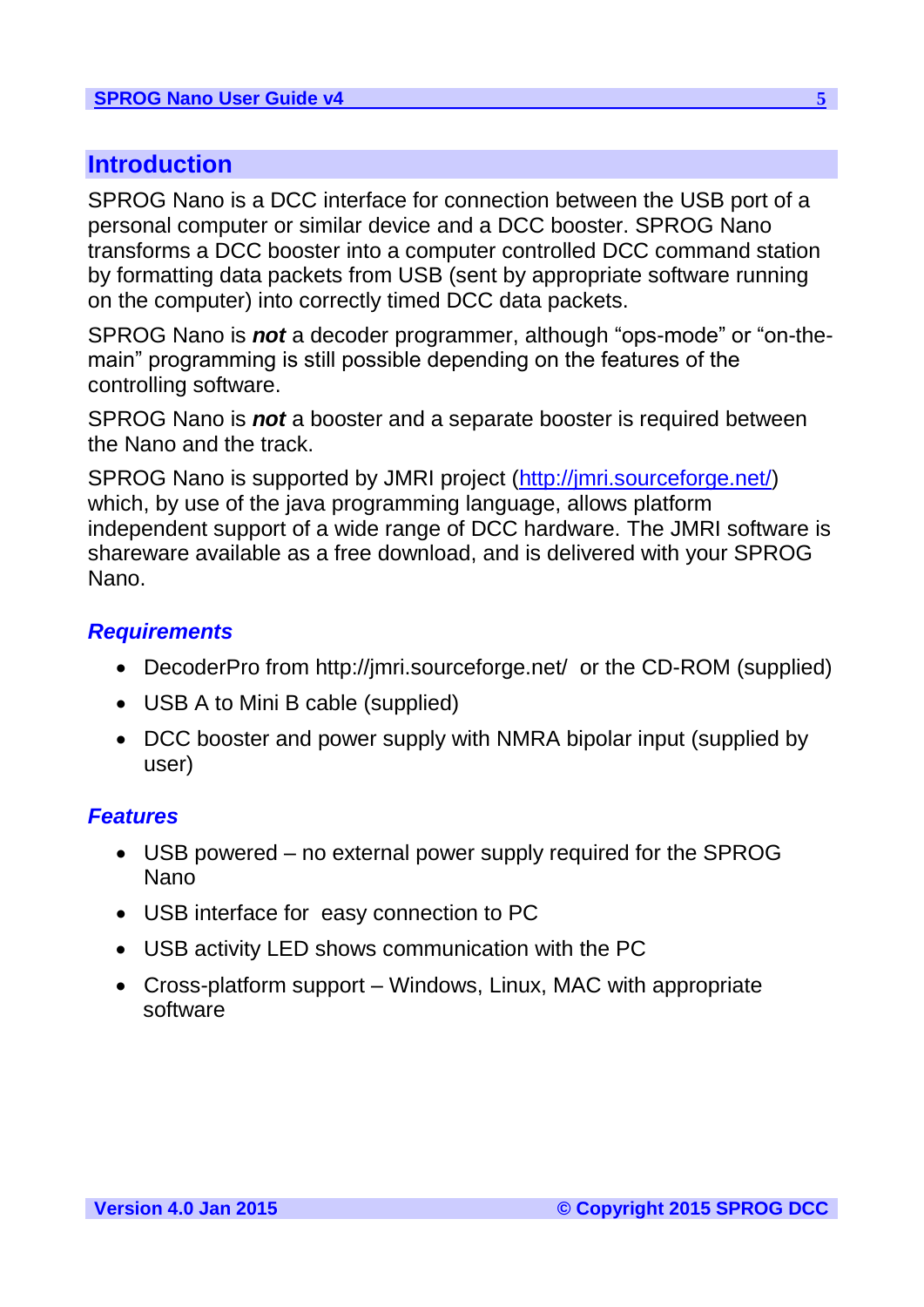## <span id="page-5-0"></span>*Specification/Operating Conditions*

| <b>Parameter</b>          | Minimum | <b>Nominal</b> | <b>Maximum</b> | <b>Units</b> | <b>Note</b> |
|---------------------------|---------|----------------|----------------|--------------|-------------|
| <b>DCC Output voltage</b> |         | $+/-10V$       |                |              | ◢           |
| <b>Operating</b>          |         | 25             |                | $\circ$      |             |
| <b>Temperature Range</b>  |         |                |                |              |             |

*Table 1 Specification/Operating Conditions*

Notes:

- 1. DCC output voltage depends upon the load imposed by the booster input(s).
- <span id="page-5-1"></span>2. DCC output is a differential (bipolar in NMRA terminology) signal very similar to that output by a DCC booster but without the current drive capability of a booster

## *Booster Interface*

The DCC output of the SPROG Nano is via the 3-pin pluggable terminal block. The connections are shown in [Figure 1](#page-5-2) and [Table 2.](#page-6-2)

<span id="page-5-2"></span>

*Figure 1 SPROG Nano Connectors*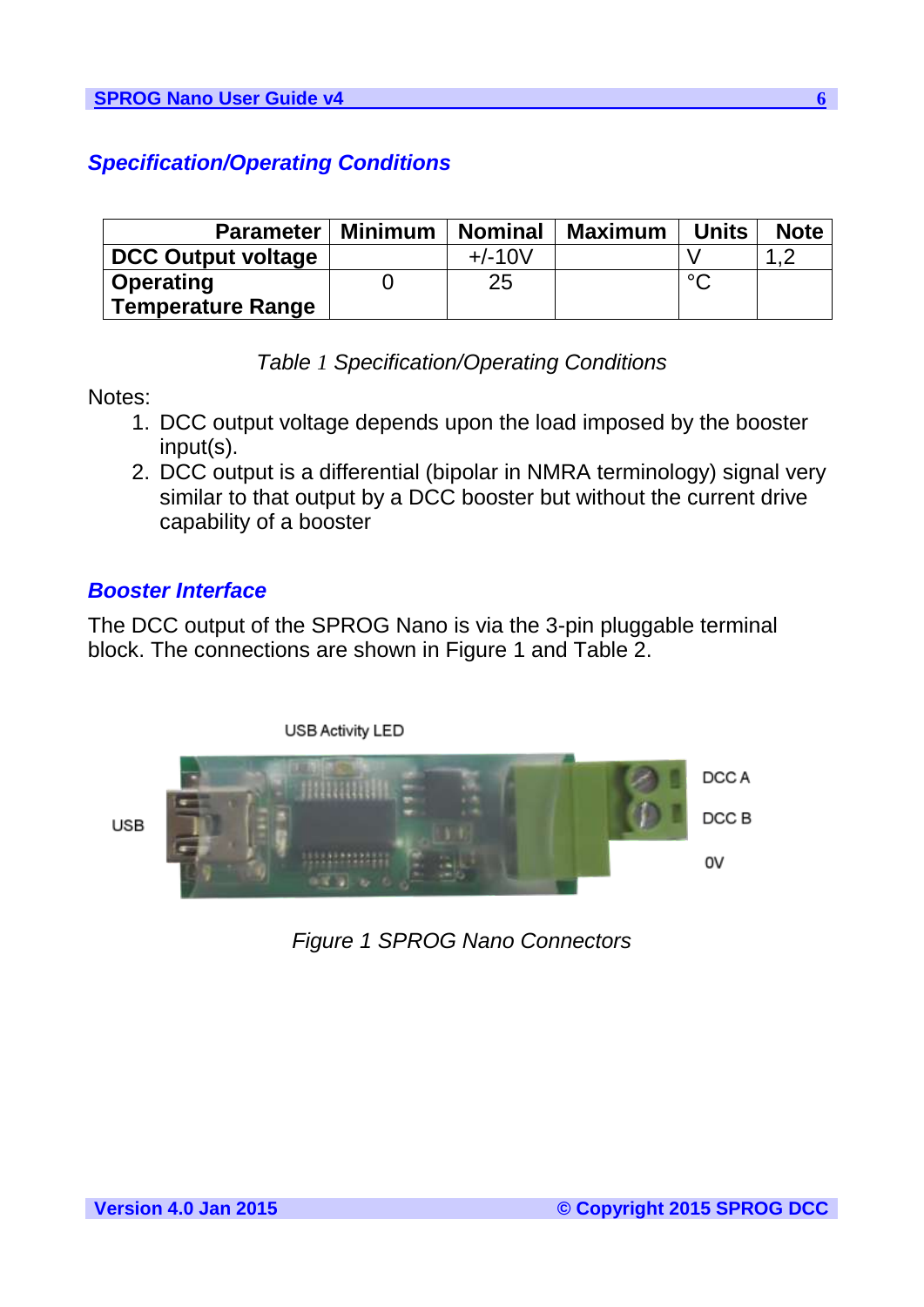| <b>Terminal Block Pin</b> | <b>Signal</b> |
|---------------------------|---------------|
|                           | DCC A         |
| $\mathcal{P}$             | DCC B         |
| 3                         | 0V reference  |

*Table 2 DCC Output Connector*

<span id="page-6-2"></span>Only two of the three terminals are used to connect to a booster.

<span id="page-6-0"></span>The SPROG Nano supports both bipolar and unipolar booster interfaces as described in NMRA standard S-9.1.2 Power Station Interface

## *Bipolar Interface*

<span id="page-6-1"></span>This uses the DCC A and DCC B signals and is required by some boosters (e.g. Hornby) that require both phases of the DCC signal to function correctly.

This is the generally recommended connection method for the SPROG Nano.

## *Unipolar interface*

This uses either DCC A or DCC B and the 0V reference.

- The 0V of the host PC will be connected to the booster 0V input.
- The 0V connection to the SPROG Nano is intended as a reference only. It is connected to the host PC by the USB cable and must not be relied upon to provide a booster "common" or "home ground".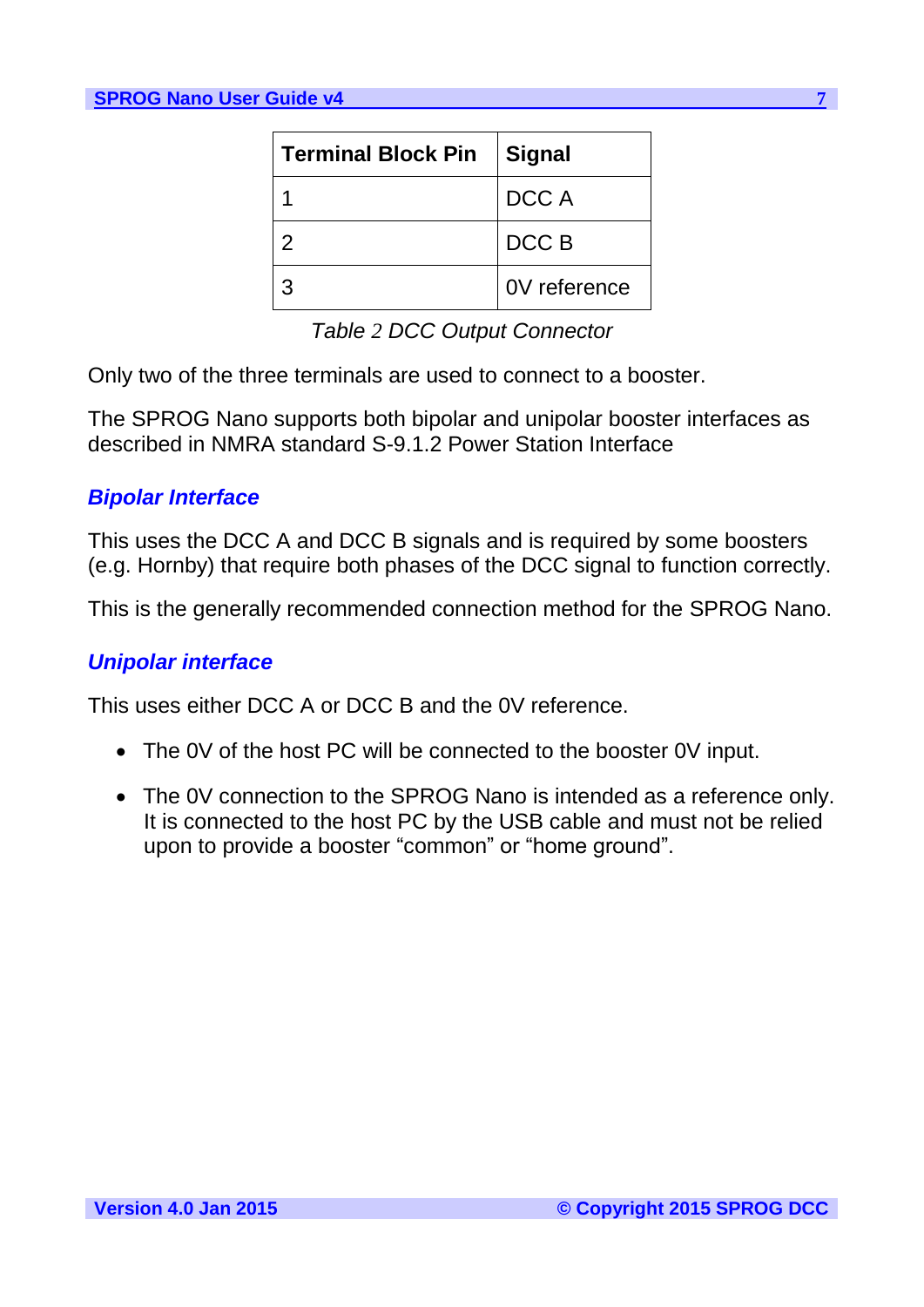## <span id="page-7-0"></span>**Installation**

The following steps are required to install SPROG Nano before you can use it for the first time:

- Install DecoderPro 3.8 or later
- Install SPROG Nano USB drivers
- Edit DecoderPro preferences
- Connect the booster

## *On the CD*

Step by step instructions are available on the supplied CD, and also online at <http://sprog.us.com/install/index.html>

To install from the CD-ROM, browse to the directory specific to your operating system to find the installer. For example, if your CD-ROM drive is D: on Windows, double click on the file D:\index.html and follow the steps there for all the required installation items.

## *Description of the steps taken*

This document also gives brief installation instructions for the Windows Operating System, versions 2000, XP, 7 and 8, or for MacOS 10.4 and newer, should you prefer to take these steps manually.

<span id="page-7-1"></span>For further instructions and for fuller instructions to install the JRE and DecoderPro on Linux, please refer to the Install Guides on the JMRI website at<http://jmri.sourceforge.net/download>

## *Install DecoderPro*

DecoderPro should be installed from the CD-ROM or a downloaded copy. The CD includes a recent stable "production" release version.

(A newer version of DecoderPro than that supplied on the CD-ROM may be available from the JMRI download page [http://jmri.sourceforge.net/download\)](http://jmri.sourceforge.net/download)

This user guide assumes you are using version 3.10, or later.

To install from the CD-ROM, browse to the directory specific to your operating system to find the JMRI installer. For example, if your CD-ROM drive is D: on Windows, double click on the file D:\Windows\JMRI.3.x-rxxxxx.exe.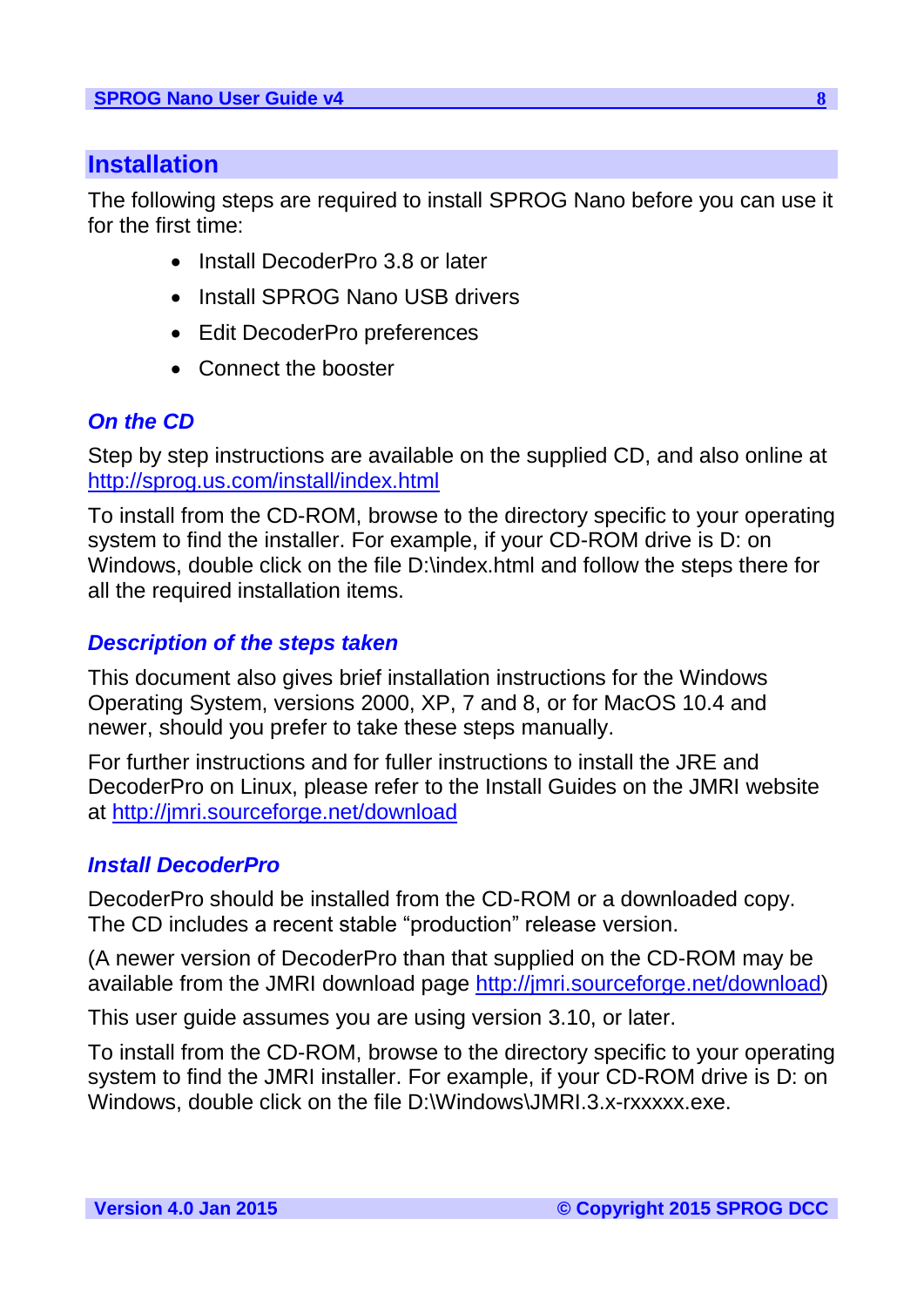## <span id="page-8-0"></span>*Install SPROG Nano USB drivers*

Use the supplied USB cable to connect SPROG NANO to the host computer. The power LED should be lit.

<span id="page-8-1"></span>There are four possible choices set out below, for earlier Windows systems, Windows 7, MacOS 10.4 and later, or Linux. Select the right section for your computer and operating system.

## *Drivers for Windows 2000, XP or Vista (with some variations)*

The first time you connect the SPROG Nano you should see the "Found new Hardware Wizard". Follow the steps below to install the SPROG NANO drivers.



Click "No, not this time" then click "Next >".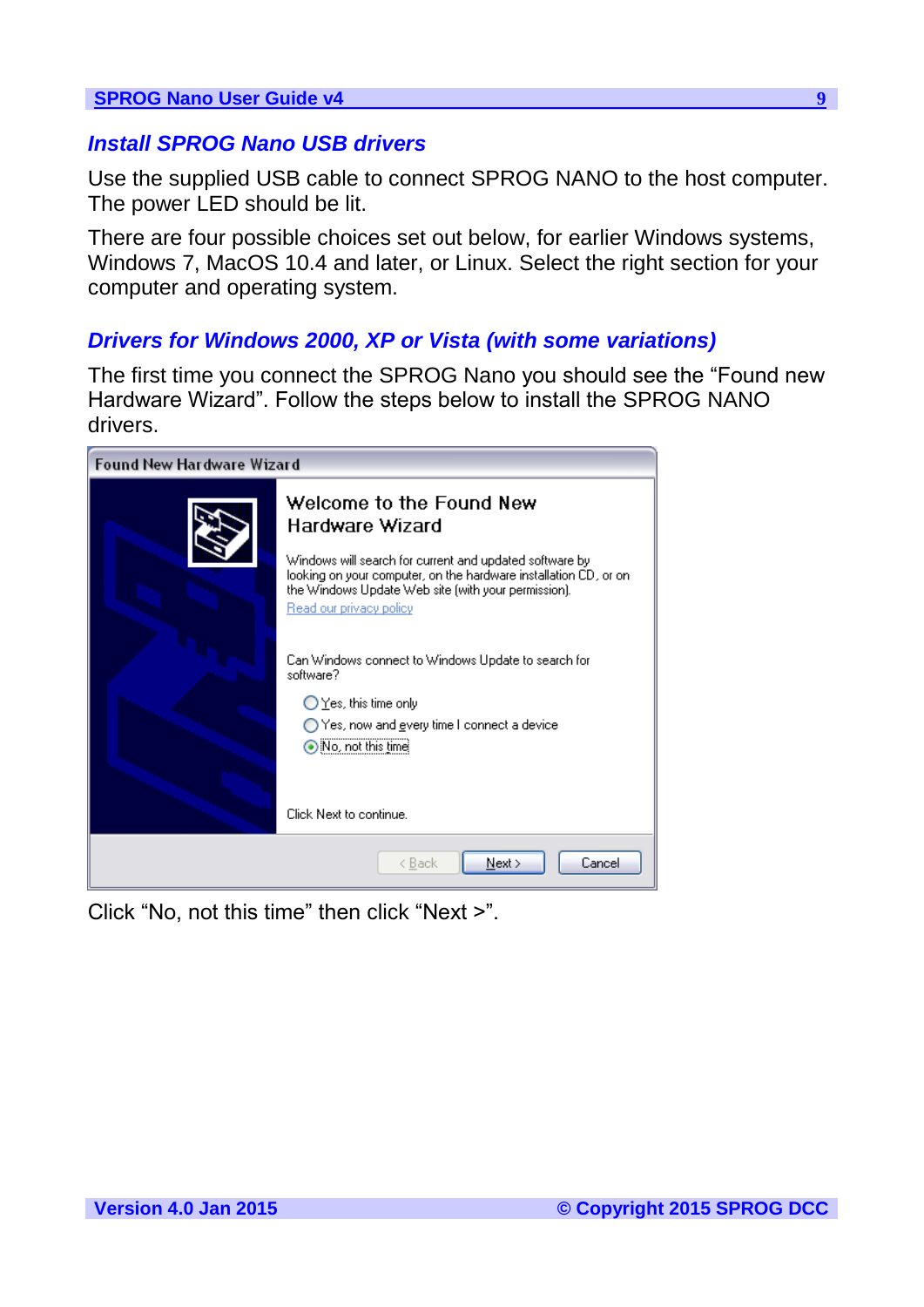

Click "Install from a list or specific location" then click "Next >".

| <b>Found New Hardware Wizard</b>                                                                                                                               |
|----------------------------------------------------------------------------------------------------------------------------------------------------------------|
| Please choose your search and installation options.                                                                                                            |
| ● Search for the best driver in these locations.                                                                                                               |
| Use the check boxes below to limit or expand the default search, which includes local<br>paths and removable media. The best driver found will be installed.   |
| Search removable media (floppy, CD-ROM)                                                                                                                        |
| $\triangleright$ Include this location in the search:                                                                                                          |
| E:\Projects\sprog_C\sprogNano\drivers\inf<br>Browse                                                                                                            |
| ◯ Don't search. I will choose the driver to install.                                                                                                           |
| Choose this option to select the device driver from a list. Windows does not quarantee that<br>the driver you choose will be the best match for your hardware. |
|                                                                                                                                                                |
| Cancel<br>< Back<br>Next                                                                                                                                       |

Click "Search for the best driver in these locations" then "Include this location in the search" and then click the Browse button to find the driver directory on the CD-ROM supplied with SPROG NANO.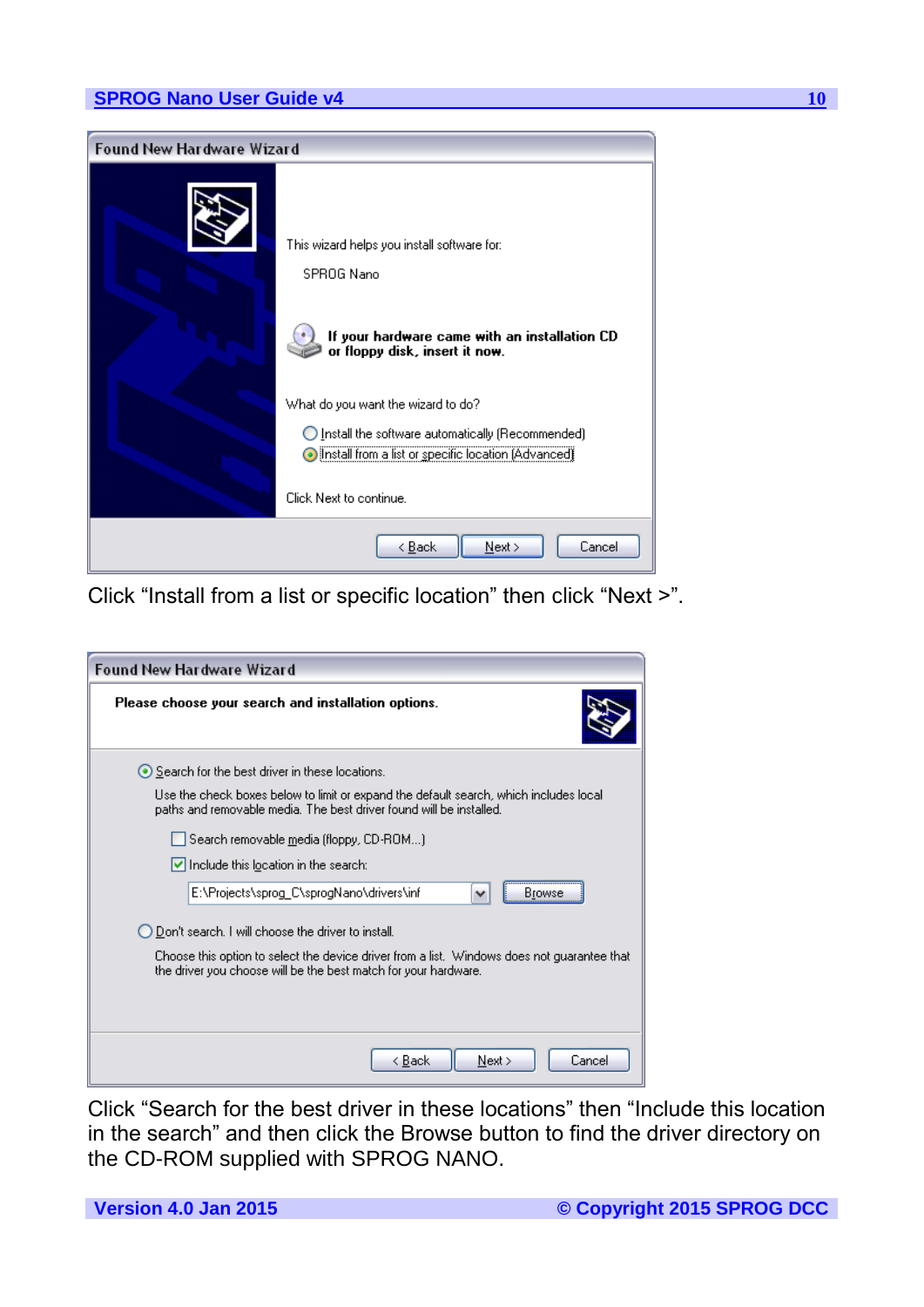If your CD-ROM drive is E:\, for example, this directory will be E:\USB\sprogNano\inf

Click "Next >".

| <b>Hardware Installation</b>                                                                                                                                                                                                                                                                                                                                                                                                                                                                                               |
|----------------------------------------------------------------------------------------------------------------------------------------------------------------------------------------------------------------------------------------------------------------------------------------------------------------------------------------------------------------------------------------------------------------------------------------------------------------------------------------------------------------------------|
| The software you are installing for this hardware:<br>SPROG Nano<br>has not passed Windows Logo testing to verify its compatibility.<br>with Windows XP. [Tell me why this testing is important.]<br>Continuing your installation of this software may impair<br>or destabilize the correct operation of your system<br>either immediately or in the future. Microsoft strongly<br>recommends that you stop this installation now and<br>contact the hardware vendor for software that has<br>passed Windows Logo testing. |
| Continue Anyway                                                                                                                                                                                                                                                                                                                                                                                                                                                                                                            |

The base drivers are fully compatible with WindowsXP. To make them SPROG Nano specific, the .inf files are edited which, unfortunately, causes this dialogue to appear.

Click "Continue Anyway" and wait for the installation to complete.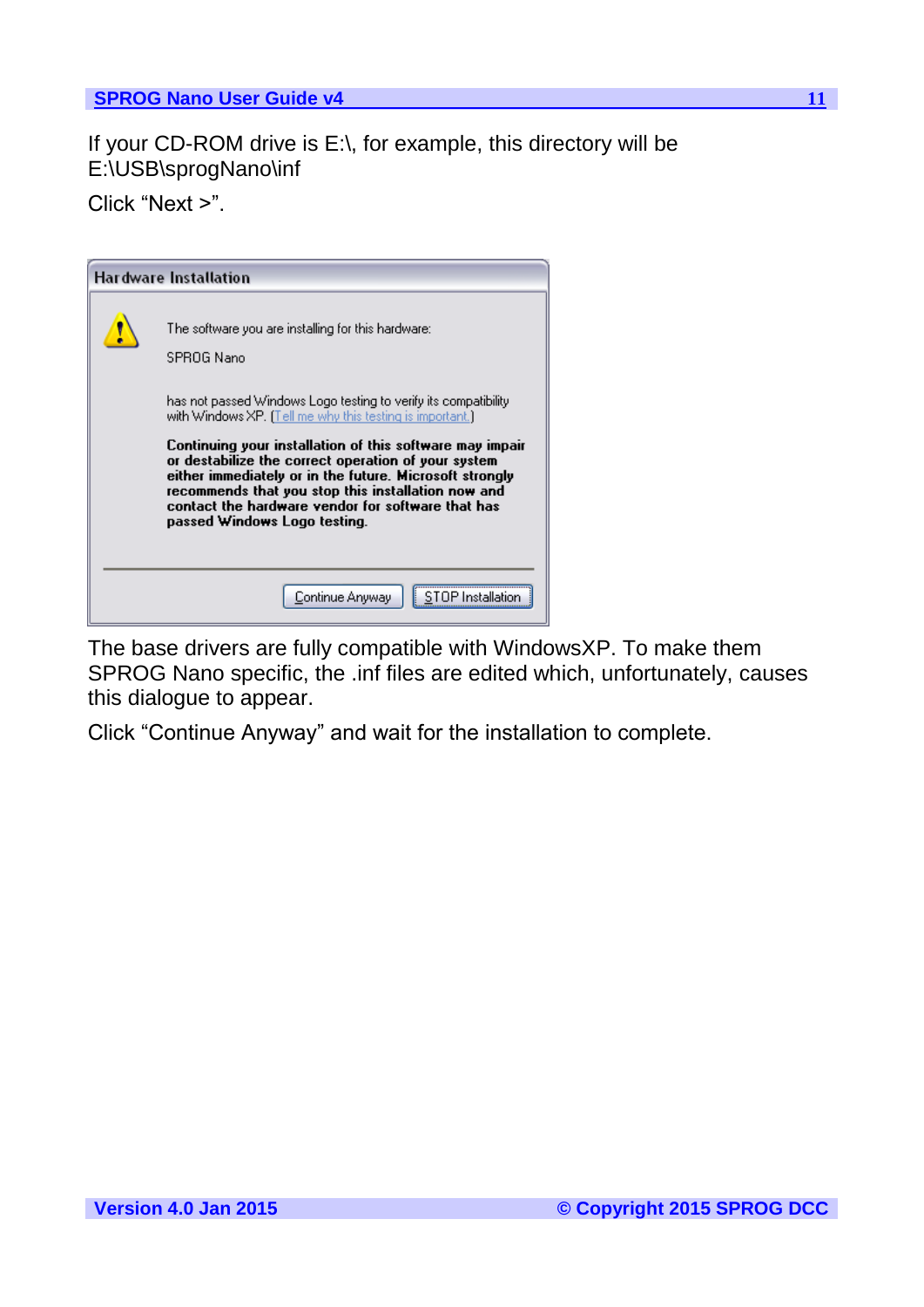



Click "Finish"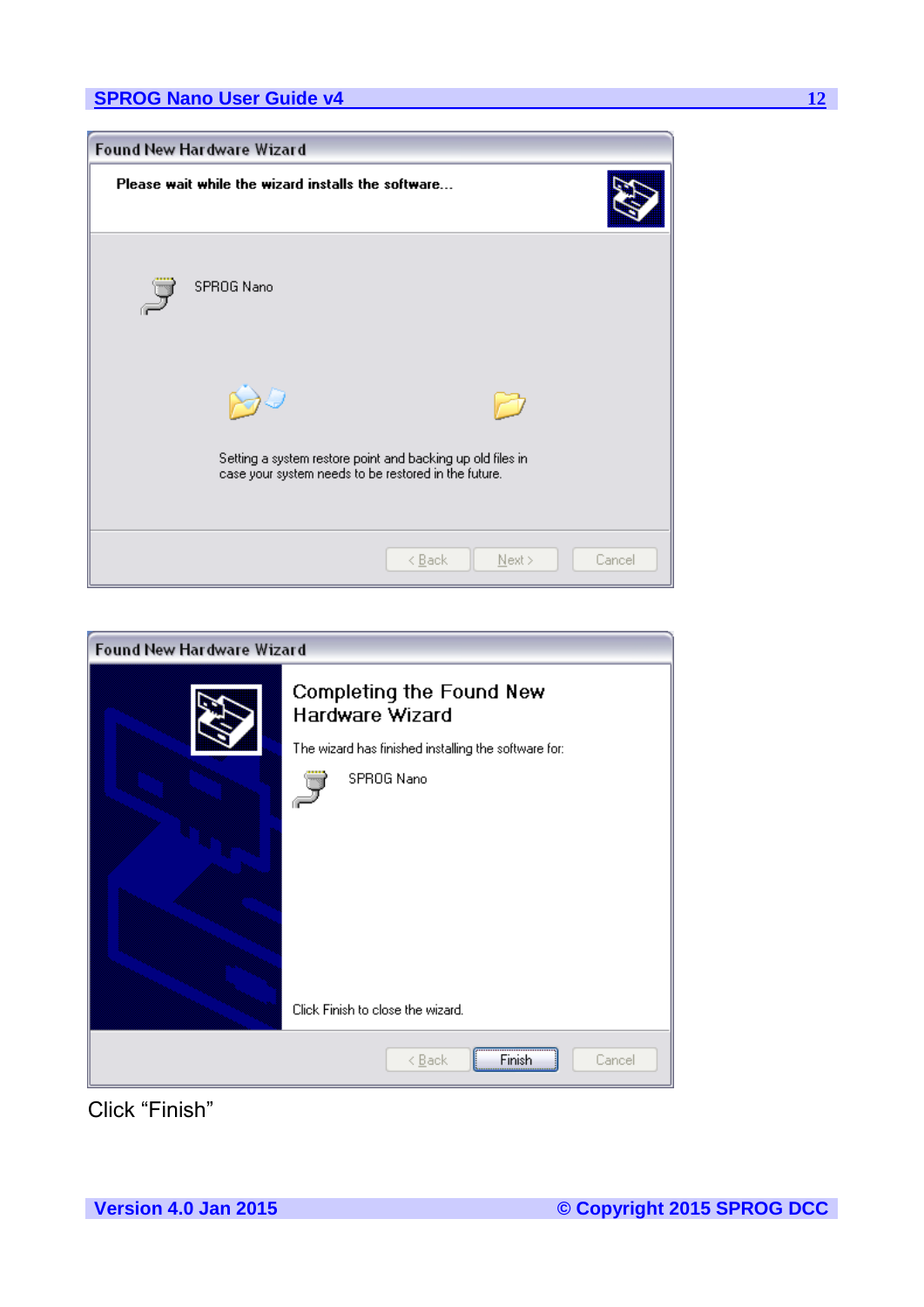#### <span id="page-12-0"></span>*Identify the connection Port*

The next step is to ascertain which COM port was assigned to SPROG NANO during the driver installation. Open the System Properties from the Windows Control Panel (you may need to switch to classic view in Control Panel). Alternatively, right click on the Desktop "My Computer" Icon and select Properties.

Select the Hardware tab:

| <b>System Properties</b> |                                                                                                                                                                                                  |                   |          |
|--------------------------|--------------------------------------------------------------------------------------------------------------------------------------------------------------------------------------------------|-------------------|----------|
|                          | System Restore                                                                                                                                                                                   | Automatic Updates | Remote   |
| General                  | Computer Name                                                                                                                                                                                    | Hardware          | Advanced |
| Device Manager           | The Device Manager lists all the hardware devices installed<br>on your computer. Use the Device Manager to change the<br>properties of any device.                                               | Device Manager    |          |
| Drivers                  | Driver Signing lets you make sure that installed drivers are<br>compatible with Windows. Windows Update lets you set up<br>how Windows connects to Windows Update for drivers.<br>Driver Signing | Windows Update    |          |
| <b>Hardware Profiles</b> | Hardware profiles provide a way for you to set up and store<br>different hardware configurations.                                                                                                |                   |          |
|                          |                                                                                                                                                                                                  | Hardware Profiles |          |
|                          |                                                                                                                                                                                                  | ΩK<br>Cancel      | Apply    |

Click "Device Manager"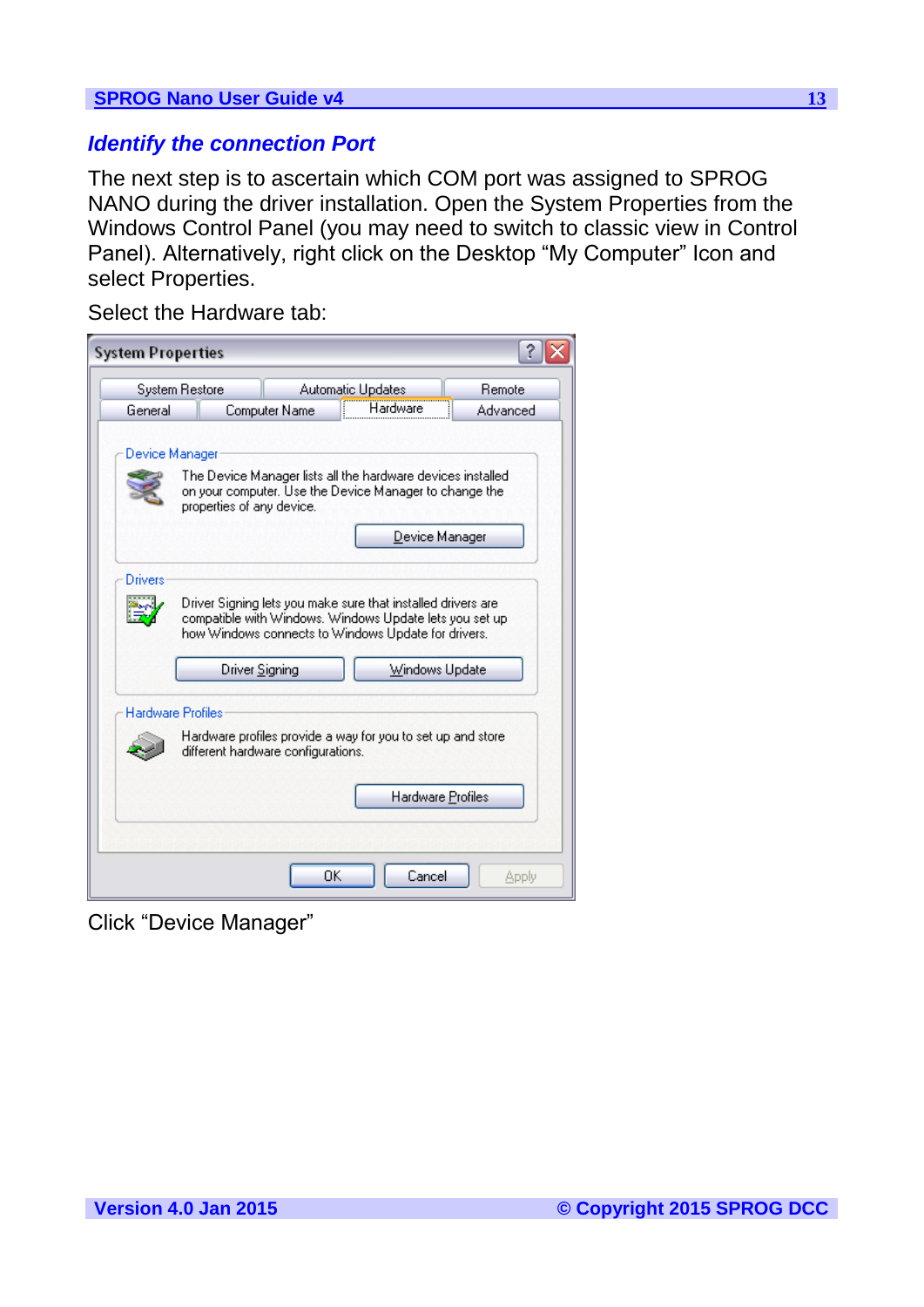

Click the "+" to open the Ports (COM & LPT) category and note the COM port assignment for the SPROG NANO (COM9 in this example).

<span id="page-13-0"></span>Your install steps are now all completed, and it is time to start the software and use your SPROG NANO. Go on to the next major section of this Guide "Setting Preferences".

### *Driver Installation for Windows 7*

When the SPROG Nano is first plugged into a USB port you should see a bubble appear in the lower left corner of the screen "Installing device driver – click here for status". If you click then a further status window opens.



Click "Skip…" to skip this step.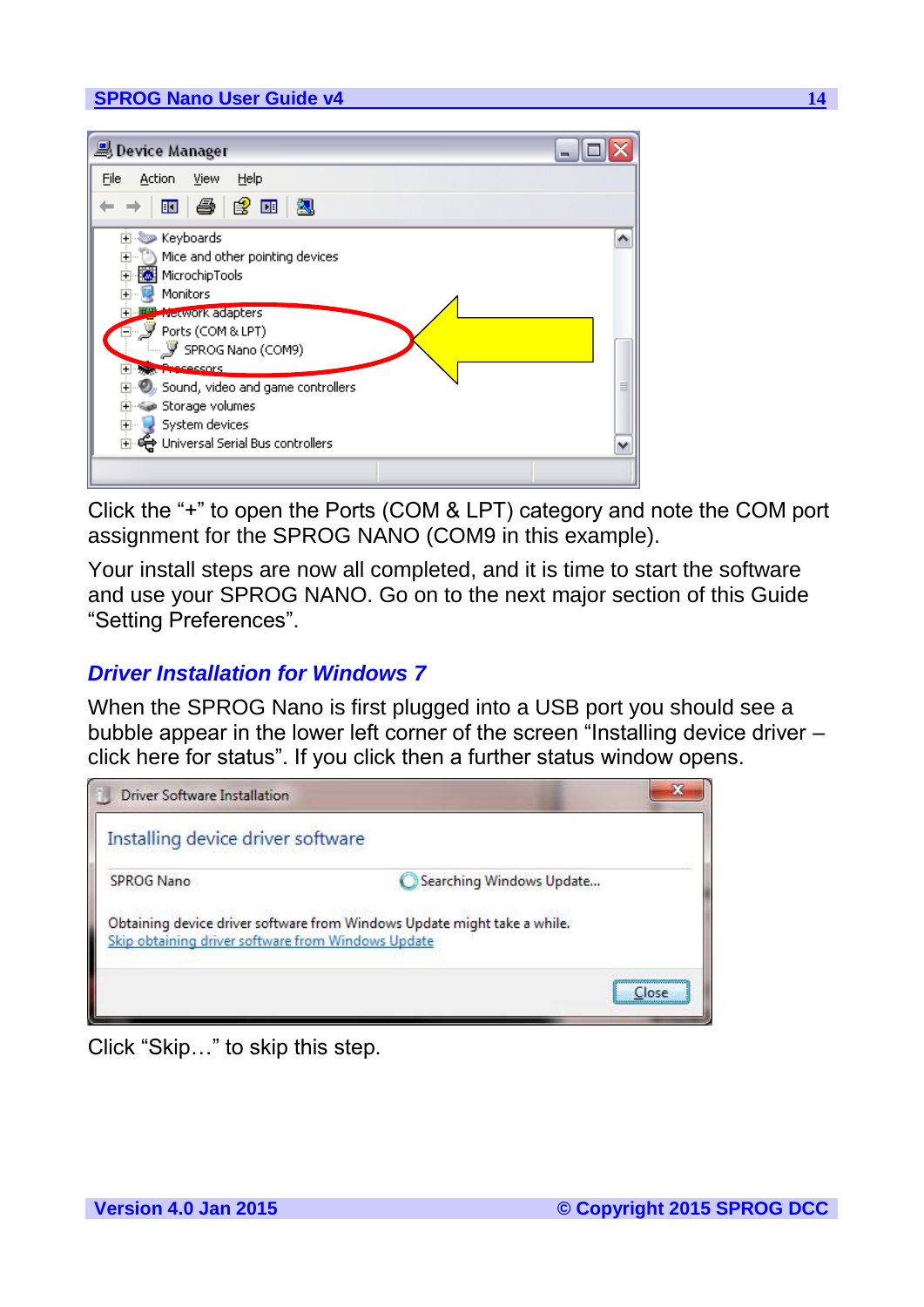

Click "Yes".

| <b>Driver Software Installation</b>                   |                                                                                            |  |  |  |  |  |  |  |
|-------------------------------------------------------|--------------------------------------------------------------------------------------------|--|--|--|--|--|--|--|
| Device driver software was not successfully installed |                                                                                            |  |  |  |  |  |  |  |
|                                                       | Please consult with your device manufacturer for assistance getting this device installed. |  |  |  |  |  |  |  |
| SPROG II <sub>V</sub> 3 DCC Programmer                | No driver found                                                                            |  |  |  |  |  |  |  |
| What can I do if my device did not install properly?  |                                                                                            |  |  |  |  |  |  |  |
|                                                       |                                                                                            |  |  |  |  |  |  |  |

Click "Close"

Open the Device Manager (Start -> Control Panel -> Device Manager) and expand the display of "Other device" where you should see the SPROG Nano: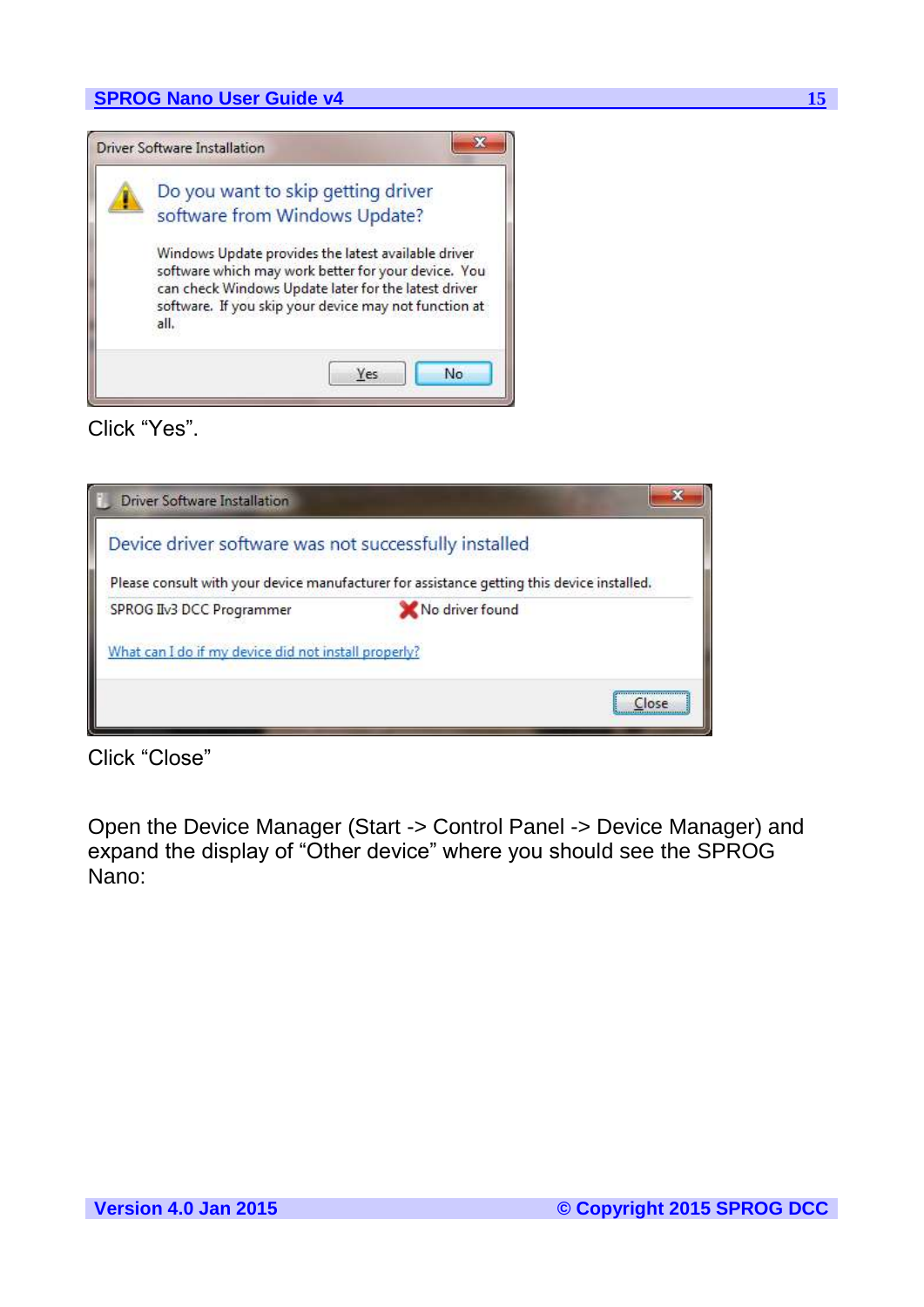

Point to the SPROG Nano entry and press the Right mouse button. Select "Update Driver Software", or select Properties, and under the Drivers tab, click "Update Drivers".

| Search automatically for updated driver software<br>Windows will search your computer and the Internet for the latest driver software<br>for your device, unless you've disabled this feature in your device installation |  |
|---------------------------------------------------------------------------------------------------------------------------------------------------------------------------------------------------------------------------|--|
| settings.                                                                                                                                                                                                                 |  |
| Browse my computer for driver software<br>Locate and install driver software manually.                                                                                                                                    |  |

Click "Browse my computer for driver software", and then click the Browse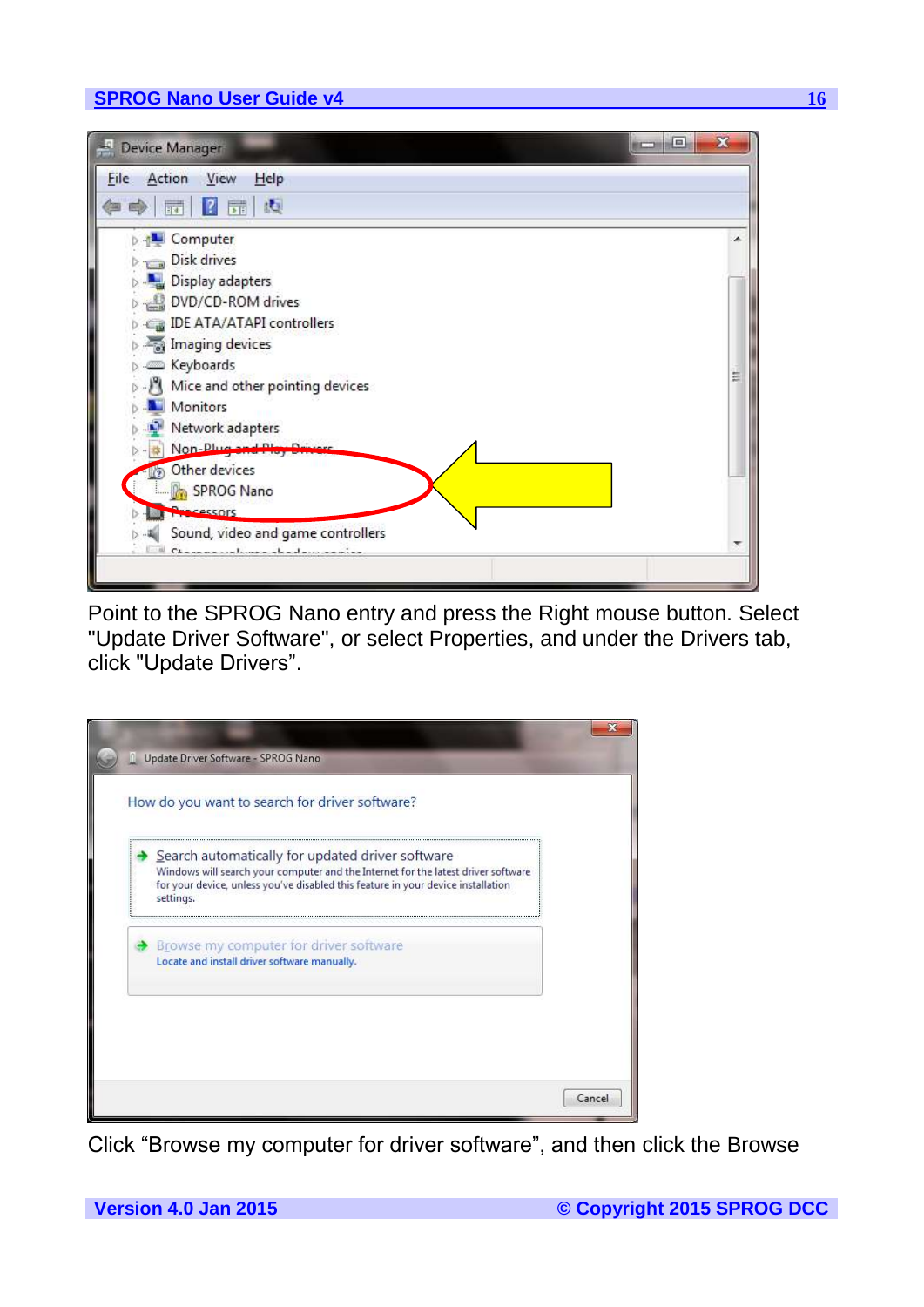button to find the drivers on the CD-ROM supplied with your SPROG NANO. If your CD-ROM drive is D:, for example, browse to the directory D:\USB\sprogNano\inf, as shown:

| Update Driver Software - SPROG Nano                                                                                                                                                                  |        |        |
|------------------------------------------------------------------------------------------------------------------------------------------------------------------------------------------------------|--------|--------|
| Browse for driver software on your computer                                                                                                                                                          |        |        |
| Search for driver software in this location:                                                                                                                                                         |        |        |
| D:\Projects\sprog_C\sprogNano\drivers\inf                                                                                                                                                            | Browse |        |
| Let me pick from a list of device drivers on my computer<br>This list will show installed driver software compatible with the device, and all driver<br>software in the same category as the device. |        |        |
|                                                                                                                                                                                                      | Next   | Cancel |

Check the "Include subfolders" box.

Click the "Next" button.

The wizard will take a short time to find and verify the drivers in this location. You will then see a warning window similar to this:

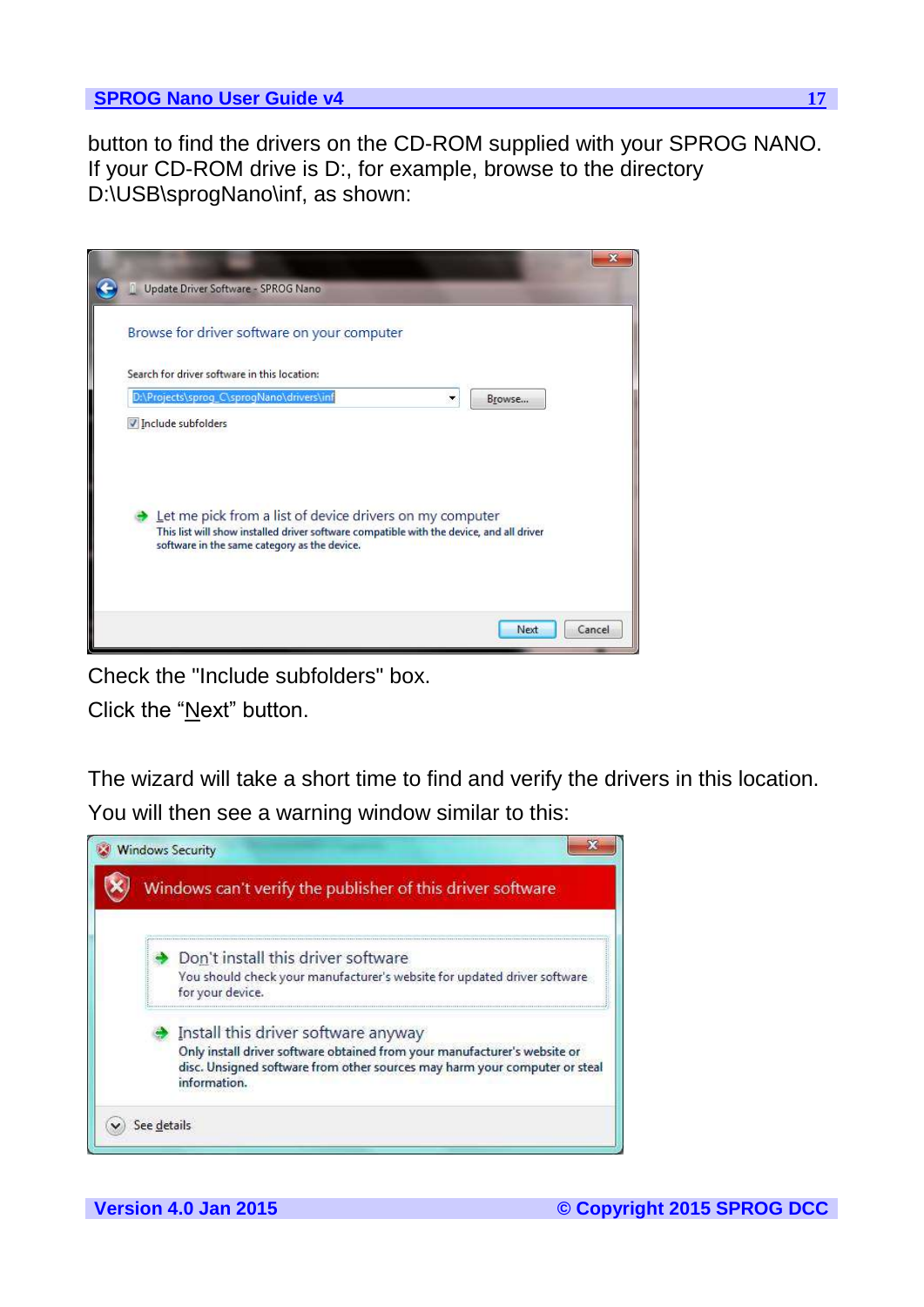The base drivers are fully compatible with Windows7, and those supplied on the CD are the latest drivers. To make them SPROG NANO specific, the .inf files are edited which, unfortunately, causes this dialogue to appear.

Click "Install this driver software anyway".



Click "Close".

Now return to the Device Manager, and the entry will have changed. The SPROG Nano will be listed under "Ports (COM & LPT)":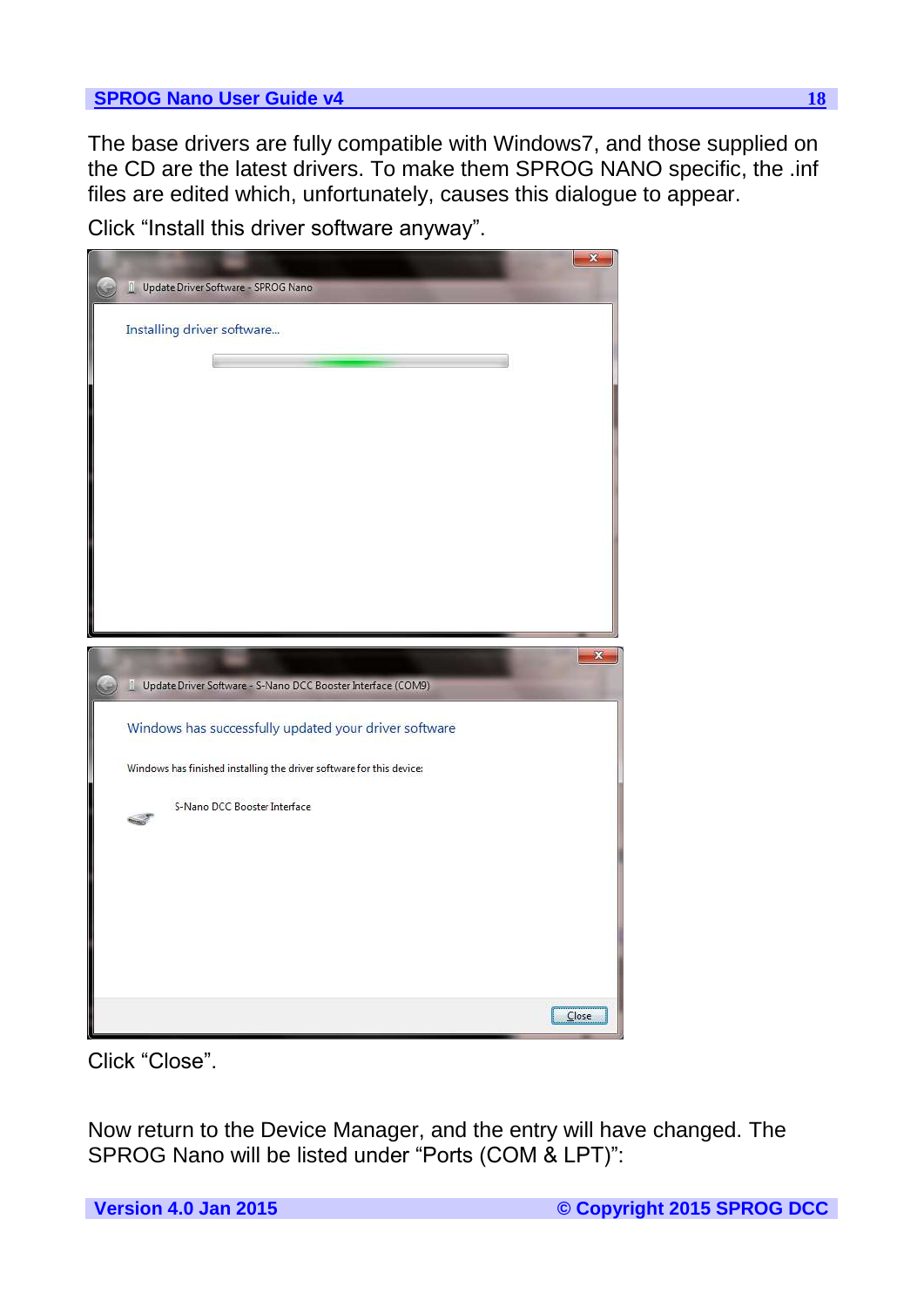

Make a note of the COM port assignment (COM9 in the example above) and close the device manager and control panel windows.

<span id="page-18-0"></span>Driver installation is now complete, and it is time to start the software and use your SPROG NANO. Go on to the next major section of this Guide "Setting Preferences".

#### *Driver Installation for Windows 8*

<span id="page-18-1"></span>Driver signature enforcement must be disabled to install the drivers on Windows 8 or Windows 8.1. Please refer to the supplementary instructions that can be found on our website http:// sprog.us.com/install/SPROGonWindows8.pdf or on the CD-ROM supplied with the SPROG Nano.

#### *Driver Installation for MacOS*

<span id="page-18-2"></span>No USB drivers for SPROG need to be installed to use the SPROG IIv3, SPROG3 or SPROG Nano on your Mac. SPROG II version 3, SPROG3 and SPROG Nano are a USB CDC (Communications Class Device) and require no special drivers.

#### *Driver Installation for Linux*

For Linux, there are many variations of Linux system installations, and variations in installing the USB support will be encountered. For recommendations and many helpful supporters, see the Linux Support pages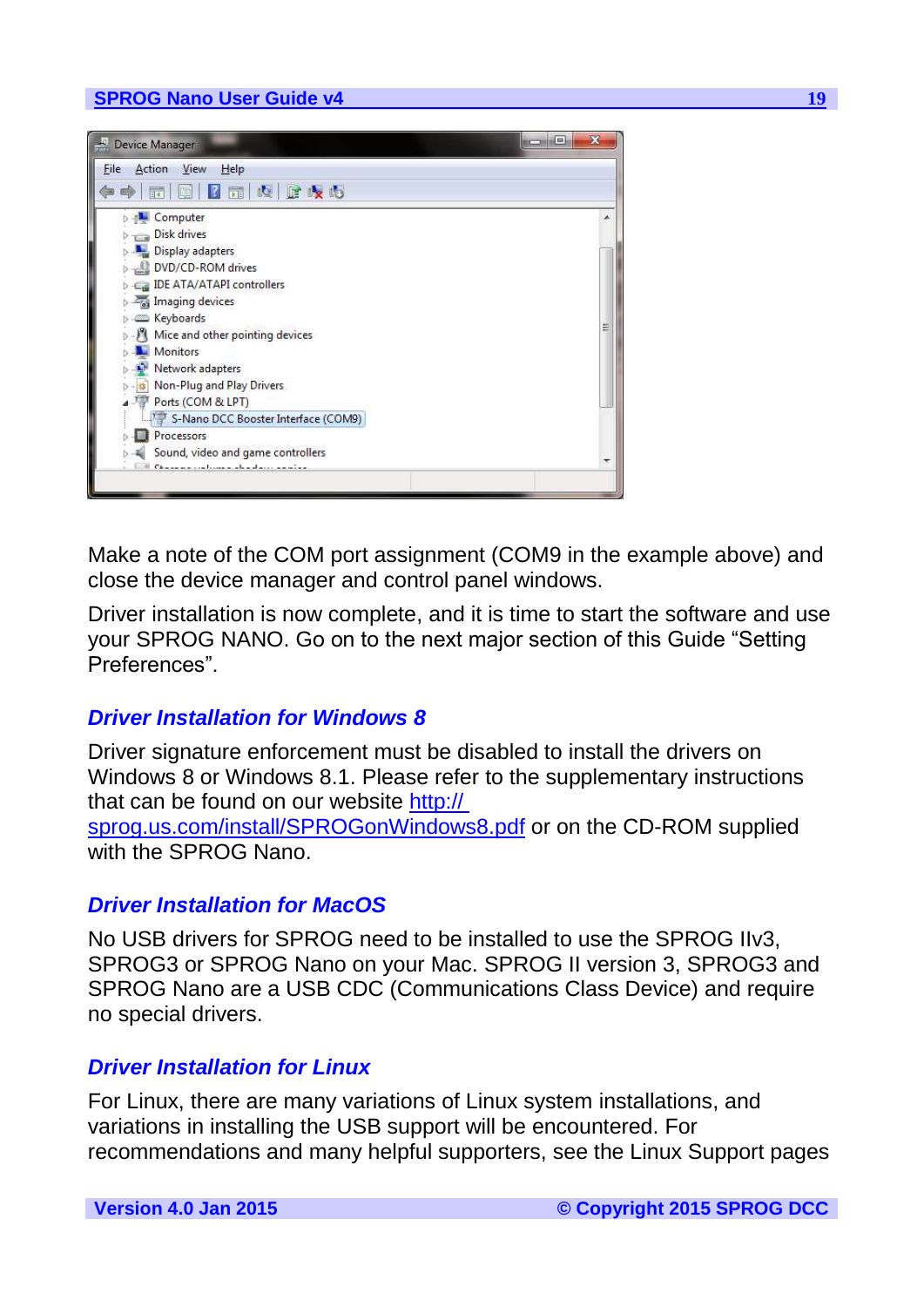<span id="page-19-0"></span>on the JMRI website.

## **Setting Preferences**

Now start DecoderPro by double clicking the icon that was placed on the Windows desktop during the installation.

Assuming this is the first time that you have started DecoderPro, you will see the DecoderPro3 main window and the Preferences window.

### Main window:

| File                                                              |             | <sup>24</sup> DecoderPro 3: All Entries<br><b>Edit Settings Actions Window Help</b> |                                                                                             |                                                                 |                                 |                                                         |                           |                                       |                                                                                                                                        |                        | $\blacksquare \square \times$ |
|-------------------------------------------------------------------|-------------|-------------------------------------------------------------------------------------|---------------------------------------------------------------------------------------------|-----------------------------------------------------------------|---------------------------------|---------------------------------------------------------|---------------------------|---------------------------------------|----------------------------------------------------------------------------------------------------------------------------------------|------------------------|-------------------------------|
|                                                                   | New Loco    | $\alpha$                                                                            | Identify <b>D</b> Help                                                                      |                                                                 |                                 |                                                         |                           |                                       |                                                                                                                                        |                        |                               |
| ID:<br>4MT 80038<br>4MT 80097<br>9F 92100<br>testiongs.<br>UP 997 | DCC Address | Iron<br>8038<br>8097<br>9108<br>997                                                 | Decoder Model<br>MX62 version 8<br>MX82 version 8<br>MX082 2000<br>MX620 version 9<br>BLIF7 | Operator<br>BR<br>8R<br>Eritish Railways 92100<br>Union Pacific | Number<br>80038<br>80097<br>997 | Manufacturer<br>Graham Farish<br>Graham Farish<br>Dapol | Model<br>9F 2-10-0 Andrew | <b>Owner</b><br>AC<br><b>AC</b><br>Me | Date Modified<br>20-May-2012.20:38:51<br>21-May-2012 20:59:03<br>13-May-2012 11:52:08<br>IDB-Jun-2012 11:19:19<br>20-May-2012 18:17:24 |                        |                               |
|                                                                   |             |                                                                                     |                                                                                             |                                                                 |                                 |                                                         |                           |                                       |                                                                                                                                        |                        |                               |
|                                                                   |             |                                                                                     |                                                                                             |                                                                 |                                 |                                                         |                           |                                       |                                                                                                                                        |                        |                               |
|                                                                   |             |                                                                                     |                                                                                             |                                                                 |                                 |                                                         |                           |                                       |                                                                                                                                        |                        |                               |
| $\frac{1}{2}$                                                     |             |                                                                                     |                                                                                             | iD:<br>Operator:                                                |                                 |                                                         |                           |                                       |                                                                                                                                        |                        |                               |
|                                                                   |             |                                                                                     | Manufacturer:<br><b>DCC Address:</b>                                                        | Number:<br>Owner:<br><b>Model:</b>                              |                                 |                                                         |                           |                                       |                                                                                                                                        | 图 Edit Only<br>Program |                               |

If the Preferences window is not there, Open the Edit -> Preferences dialog from the menu; below is the Preferences window from JMRI 3.0 onwards: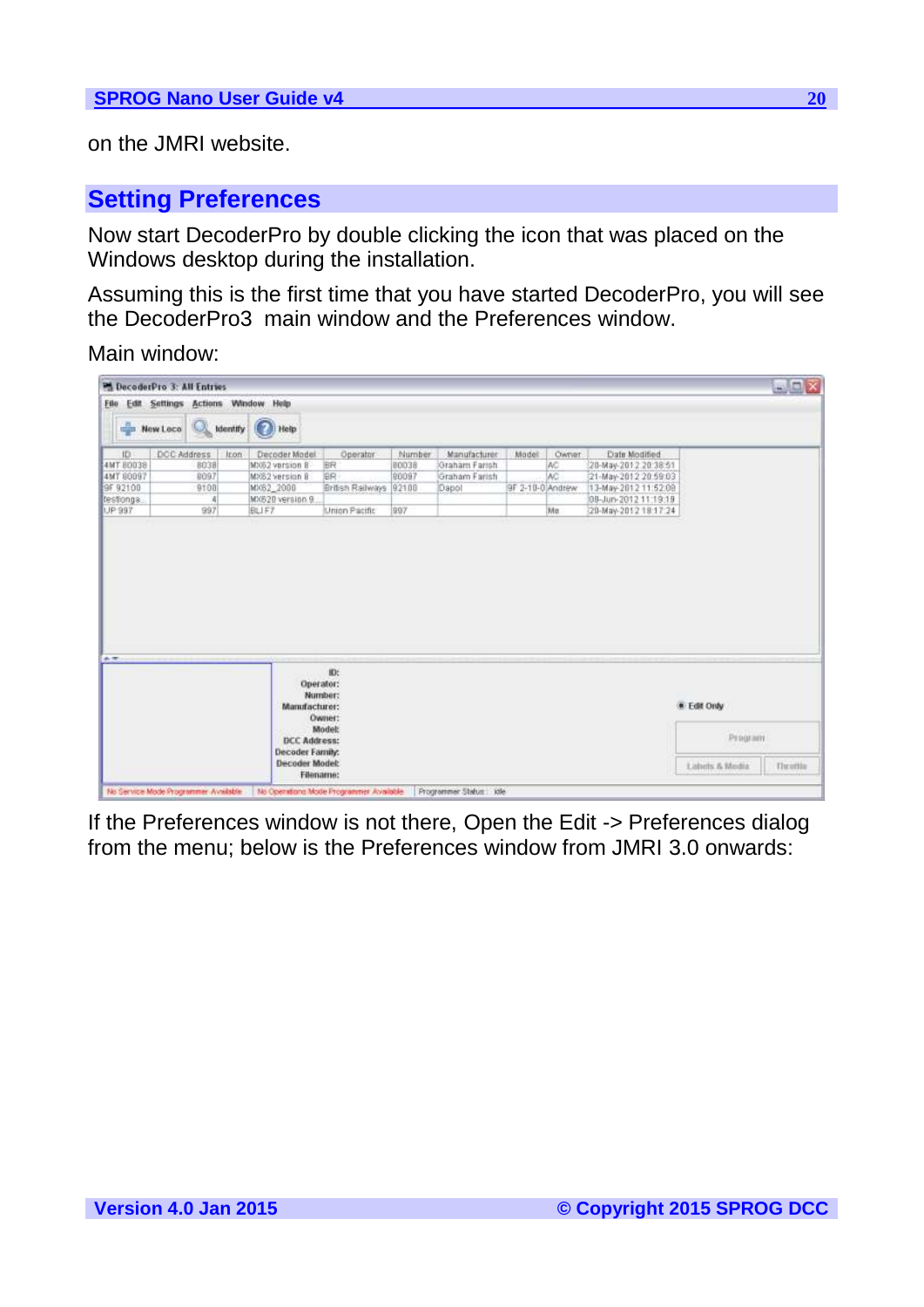| Preferences                                                                                       | $\Box$ o $\Box$                                                                                        |  |
|---------------------------------------------------------------------------------------------------|--------------------------------------------------------------------------------------------------------|--|
| <b>Connections</b><br><b>Defaults</b><br><b>File Locations</b><br>Start Up<br>Display<br>Messages | $\frac{1}{2}$<br><b>Connection1</b><br>System manufacturer:<br>(none selected)<br>$\blacktriangledown$ |  |
| Roster<br>Throttle<br>WiThrottle<br><b>Web Server</b>                                             | System connection:<br>(none selected) $\blacktriangleright$                                            |  |
|                                                                                                   | Settings:                                                                                              |  |
| $\mathbf{B}$ Save                                                                                 | <b>Disable Connection</b>                                                                              |  |

Click the arrow in the **System manufacturer** field and scroll down to select **SPROG DCC**.

Then in the **System connection** field, select **SPROG Command Station** (not SPROG).

Click the arrow in the **Serial Port** field and select the COM port noted during driver installation.

Do not select any other fields at this time. The window should look similar to the example below:

| Preferences                                                                                       |                                                                                                  | $\Box$ $\times$<br>ш. |
|---------------------------------------------------------------------------------------------------|--------------------------------------------------------------------------------------------------|-----------------------|
| <b>Connections</b><br><b>Defaults</b><br><b>File Locations</b><br>Start Up<br>Display<br>Messages | $\div$<br><b>Connection1</b><br>System manufacturer:<br><b>SPROG DCC</b><br>$\blacktriangledown$ |                       |
| Roster<br>Throttle<br>WiThrottle<br><b>Web Server</b>                                             | System connection:<br>SPROG Command Station                                                      |                       |
|                                                                                                   | -Settings:<br><b>SPROG Nano (COM9)</b><br>Serial port:<br>Additional Connection Settings         | $\blacktriangledown$  |
| $\Box$ Save                                                                                       | <b>Disable Connection</b>                                                                        |                       |

Click "**Save**" at the lowest left of the window.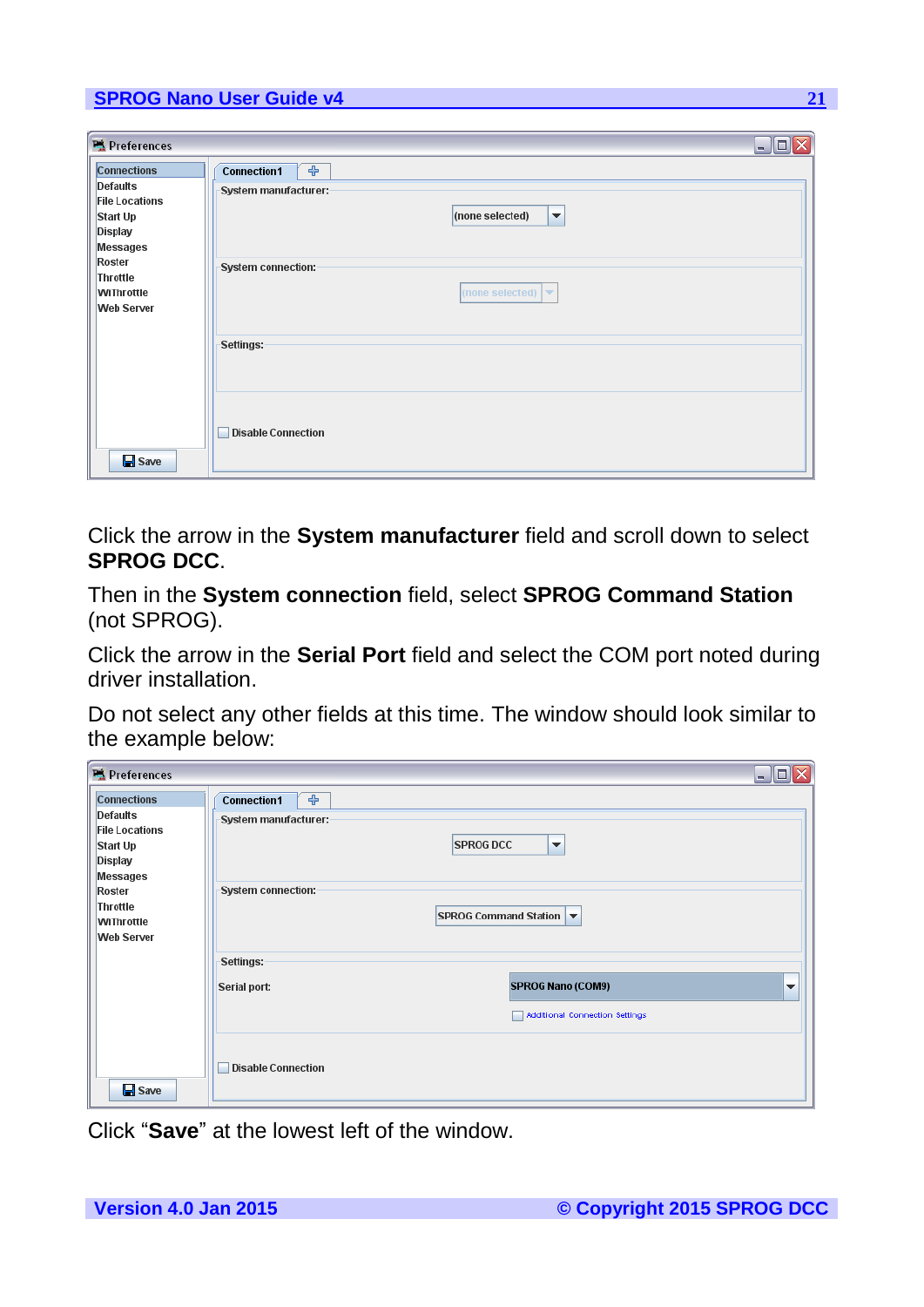|           | <b>SPROG Nano User Guide v4</b><br>22                                              |
|-----------|------------------------------------------------------------------------------------|
|           |                                                                                    |
| Quit now? |                                                                                    |
| የ         | Your updated preferences will take effect when the program is restarted. Quit now? |
|           | Yes<br>No                                                                          |

<span id="page-21-0"></span>Click "**Yes**". DecoderPro will save the new settings and restart automatically.

## *Connect the Booster*

- **The booster MUST be isolated from all other DCC command stations and connected only to the SPROG Nano. Damage may result to the**  The booster MUST be isolated from all other DCC command<br>and connected only to the SPROG Nano. Damage may resul<br>• SPROG Nano or other equipment if this rule is not followed.
	-

Connect the SPROG Nano to the booster input using the pluggable terminal block. There is no requirement to observe any particular polarity when connecting the booster.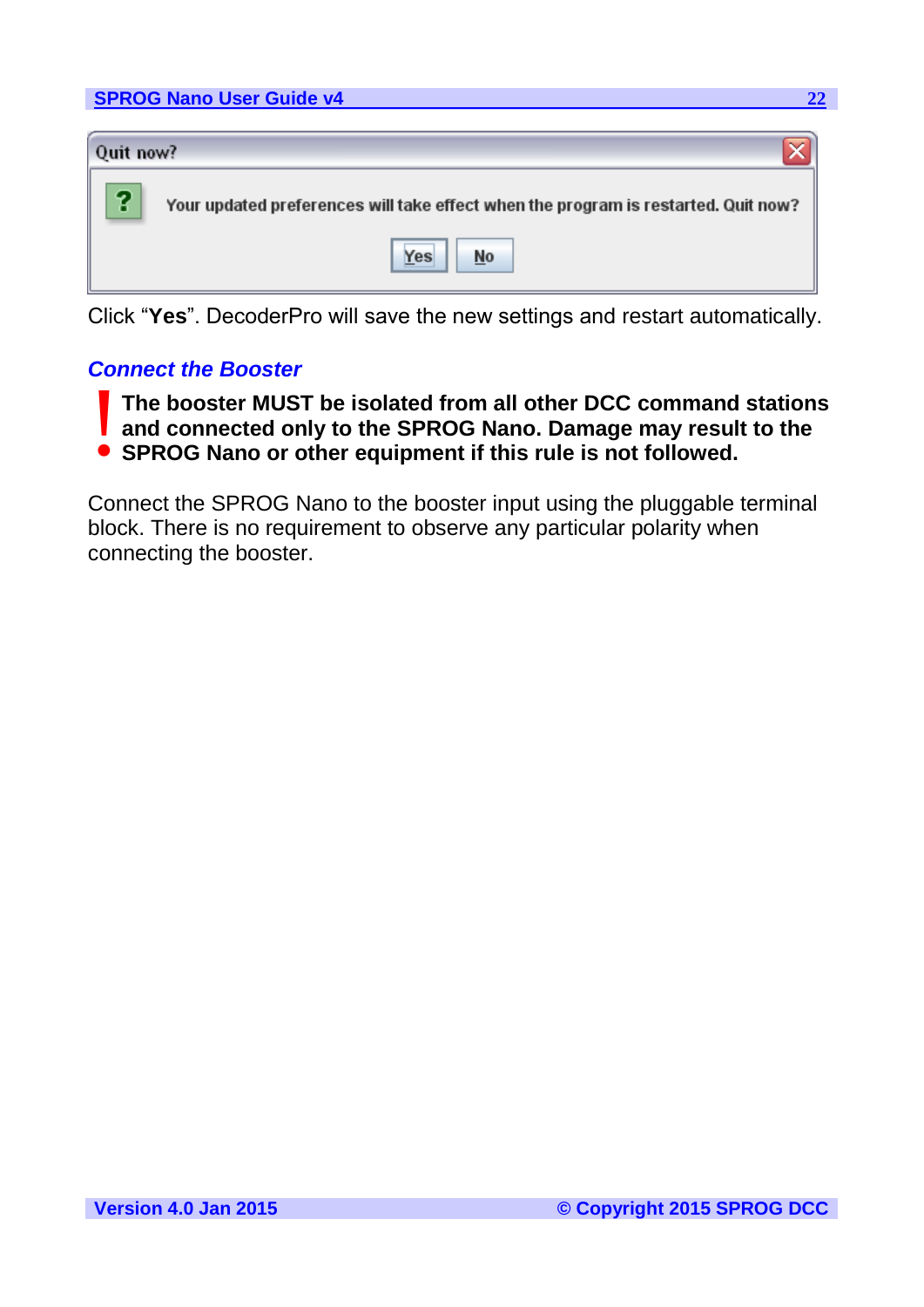## <span id="page-22-0"></span>**Getting Started With DecoderPro**

See the DecoderPro website http://jmri.sourceforge.net for any updates and latest information.

Join the JMRI Yahoo group<http://groups.yahoo.com/group/jmriusers> for help from other DecoderPro users and the team who develop it.

Ensure that all software and drivers are installed and that DecoderPro preferences have been setup in accordance with the previous steps.

Start DecoderPro. The main window will open and show the current connection method as "Operations Mode Programmer SPROG Command Station is Online".

| File                                                                    |             |                                  |      | Edit Settings Actions SPROG Window Help                                                     |                                                                        |                                 |                                                         |                           |                                 |                                                                                                                                        |                             | 風国文 |
|-------------------------------------------------------------------------|-------------|----------------------------------|------|---------------------------------------------------------------------------------------------|------------------------------------------------------------------------|---------------------------------|---------------------------------------------------------|---------------------------|---------------------------------|----------------------------------------------------------------------------------------------------------------------------------------|-----------------------------|-----|
| Identify <i>Help</i><br>tion New Loco                                   |             |                                  |      |                                                                                             |                                                                        |                                 |                                                         |                           |                                 |                                                                                                                                        |                             |     |
| ID<br><b>4MT 80038</b><br>4MT 80097<br>9F 92100<br>testiongs.<br>UP 997 | DCC Address | 8038<br>8097<br>9108<br>a<br>997 | Iron | Decoder Model<br>MX62 version 8<br>MX62 version 8<br>MX082 2000<br>MX620 version 9<br>BLIF7 | Operator<br>BR<br><b>BR</b><br>Eritish Railways 92100<br>Union Pacific | Number<br>80038<br>80097<br>997 | Manufacturer<br>Graham Farish<br>Graham Farish<br>Dapol | Model<br>9F 2-10-0 Andrew | <b>Owner</b><br>AC<br>AC.<br>Me | Date Modified<br>20-May-2012.20:38:51<br>21-May-2012 20:59:03<br>13-May-2012 11:52:08<br>IBB-Jun-2012 11:19:19<br>20-May-2012 18:17:24 |                             |     |
|                                                                         |             |                                  |      |                                                                                             |                                                                        |                                 |                                                         |                           |                                 |                                                                                                                                        |                             |     |
|                                                                         |             |                                  |      |                                                                                             |                                                                        |                                 |                                                         |                           |                                 |                                                                                                                                        |                             |     |
|                                                                         |             |                                  |      | Operator:                                                                                   | ID:                                                                    |                                 |                                                         |                           |                                 |                                                                                                                                        | * Programming On Main       |     |
| $A =$                                                                   |             |                                  |      | Manufacturer:<br><b>DCC Address:</b><br>Decoder Family:                                     | Number:<br>Owner:<br>Model:                                            |                                 |                                                         |                           |                                 |                                                                                                                                        | <b>Edit Only</b><br>Program |     |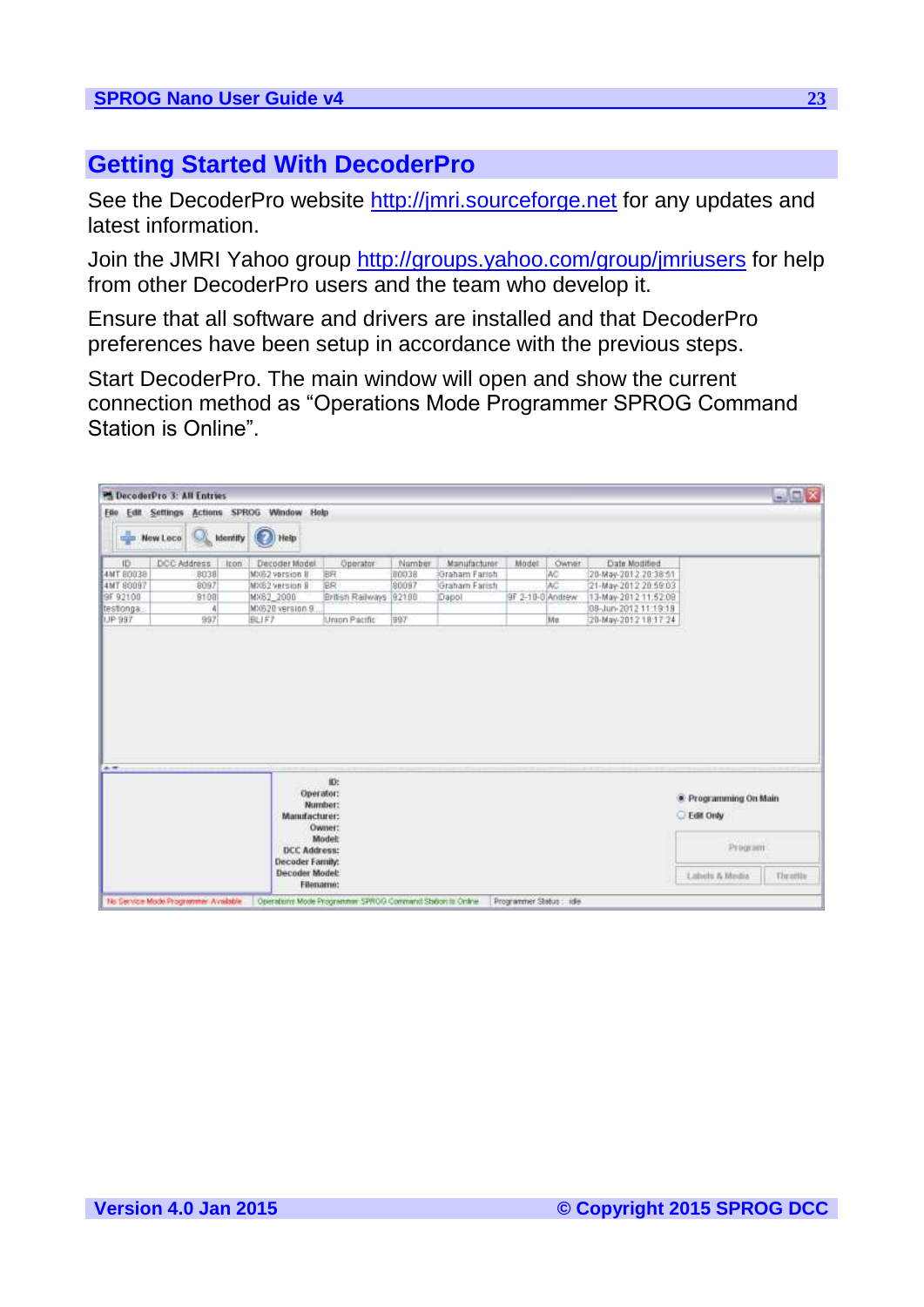## <span id="page-23-1"></span><span id="page-23-0"></span>**Layout Control with SPROG Nano**

## *SPROG Nano Command Station Mode*

As well as operating a layout, SPROG Nano can write CVs in operations mode (also known as "on the main" programming) but the contents of CVs cannot be read back.

You may open multiple throttles, one for each loco you wish to control. See below for a note on the limit to the number of locos that can be controlled.

Use the power control in any of the throttles to turn the track power on or off.

An additional feature in Command Station mode is the slot monitor which is accessed from the SPROG menu in the main DecoderPro window

| File             | <b>Edit Settings Actions</b> | SPROG Window Help                                      |      |             |               |                  |              |                       | $\square$ $\square$                       |
|------------------|------------------------------|--------------------------------------------------------|------|-------------|---------------|------------------|--------------|-----------------------|-------------------------------------------|
| New Leco         | A Ide                        | <b>Slot Monitor</b><br><b>Command Monitor</b>          |      |             |               |                  |              |                       |                                           |
| ID:              | DCC Address                  | Send Command                                           | lor: | Number      | Manufacturer  | Model            | <b>Owner</b> | Date Modified         |                                           |
| <b>4MT 80038</b> | 8038                         | Console                                                |      | 80038       | Graham Farish |                  | AC           | 20-May-2012 20:38:51  |                                           |
| <b>4MT 80097</b> | 8097                         | Get SPROG Firmware Version                             |      | 80097       | Graham Farish |                  | AC.          | 21-May-2012 20:59:03  |                                           |
| 9F 92100         | 9108                         | SPROG v3/v4 Firmware Update                            |      | witys 92100 | Dapot         | 9F 2-10-0 Andrew |              | 13-May-2012 11:52:08  |                                           |
| testiongs.       |                              |                                                        |      |             |               |                  |              | IBB-Jun-2012 11:19:19 |                                           |
| UP:997           | 997                          | SPROG Il Firmware Update                               | in.  | 997         |               |                  | Me           | 20-May-2012 18:17:24  |                                           |
|                  |                              |                                                        |      |             |               |                  |              |                       |                                           |
|                  |                              |                                                        |      |             |               |                  |              |                       |                                           |
| $A = 1$          |                              | iD:<br>Operator:<br>Number:<br>Manufacturer:<br>Owner: |      |             |               |                  |              |                       | * Programming On Main<br><b>Edit Only</b> |
|                  |                              | Model:                                                 |      |             |               |                  |              |                       | Program                                   |
|                  |                              | <b>DCC Address:</b>                                    |      |             |               |                  |              |                       |                                           |
|                  |                              | Decoder Family:<br><b>Decoder Model:</b>               |      |             |               |                  |              |                       | Labels & Media<br>Thrattia                |

The top portion of the slot monitor contains a checkbox to control whether unused slots are displayed, a button to force an emergency stop of all locos and the output current being supplied by the SPROG Nano.

The output current reading will not be valid for SPROG Nano.

The remainder of the slot monitor is the list of slots, at least one slot is associated with each throttle (see below).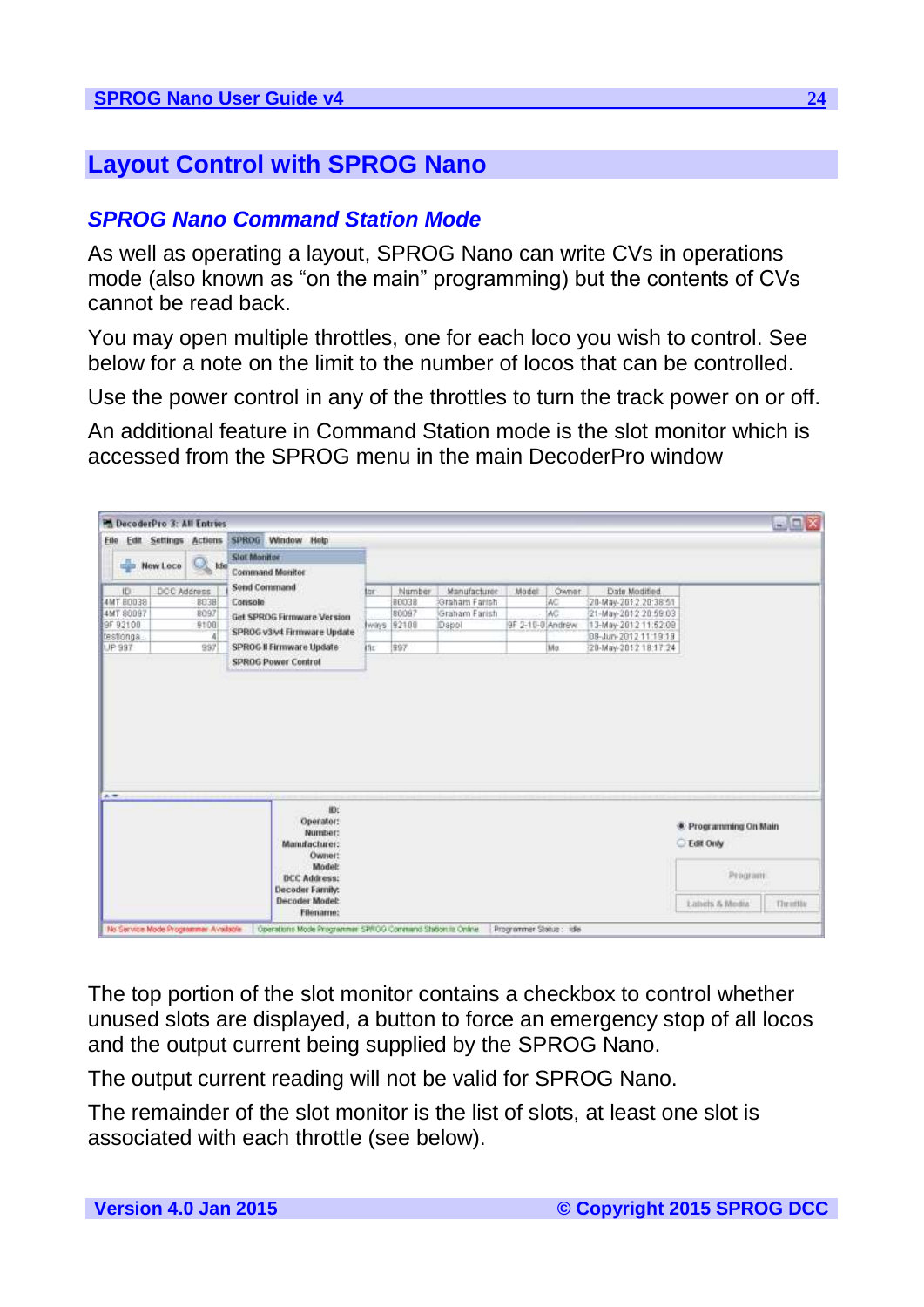|                | SPROG Slot Monitor<br>- 1 |                         |        |     |           |                      |  |  |  |
|----------------|---------------------------|-------------------------|--------|-----|-----------|----------------------|--|--|--|
|                |                           | $\nu$ Show unused slots |        |     | estop all | Track Current: 0.0 A |  |  |  |
| Slot           | <b>Address</b>            | Speed                   |        | Use | Dir       |                      |  |  |  |
| 0              | 997                       | 29                      | In Use |     | Rev       |                      |  |  |  |
| 1              | 54                        | 84                      | In Use |     | Fwd       |                      |  |  |  |
| $\overline{c}$ | 0                         | 0                       | Free   |     | Fwd       |                      |  |  |  |
| 3              | 0                         | 0                       | Free   |     | Fwd       |                      |  |  |  |
| 4              | 0                         | 0                       | Free   |     | Fwd       |                      |  |  |  |
| 5              | 0                         | 0                       | Free   |     | Fwd       |                      |  |  |  |
| 6              | 0                         | 0                       | Free   |     | Fwd       |                      |  |  |  |
| 7              | 0                         | 0                       | Free   |     | Fwd       |                      |  |  |  |
| 8              | 0                         | 0                       | Free   |     | Fwd       |                      |  |  |  |
| 9              | 0                         | 0                       | Free   |     | Fwd       |                      |  |  |  |
| 10             | 0                         | 0                       | Free   |     | Fwd       |                      |  |  |  |
| 11             | 0                         | 0                       | Free   |     | Fwd       |                      |  |  |  |
| 12             | 0                         | 0                       | Free   |     | Fwd       |                      |  |  |  |
| 13             | 0                         | 0                       | Free   |     | Fwd       |                      |  |  |  |
| 14             | 0                         | 0                       | Free   |     | Fwd       |                      |  |  |  |
| 15             | 0                         | 0                       | Free   |     | Fwd       |                      |  |  |  |
|                |                           |                         |        |     |           |                      |  |  |  |

In this example, a loco with address 997 is running in reverse at speed step 29 and a loco with address 54 is running forwards at speed step 84

<span id="page-24-0"></span>When you use a function button on a throttle, you will see an extra slot occupied momentarily with the address of the loco on that throttle and speed 0. This indicates that the function command is being sent to the loco. To allow for errors in reception, function commands are repeated three times. After the third copy is sent, the slot will be cleared.

## *Short (one byte) Versus Extended (two byte) Addressing*

The DCC specification allows two forms of loco address:

- Short addresses in the range  $1 127$
- Extended addresses in the range  $1 10239$

Most DCC system impose their own arbitrary limits on these address ranges. In SPROG Command Station mode the allowable address ranges are:

- Short addresses 1 127
- Long addresses 128 10239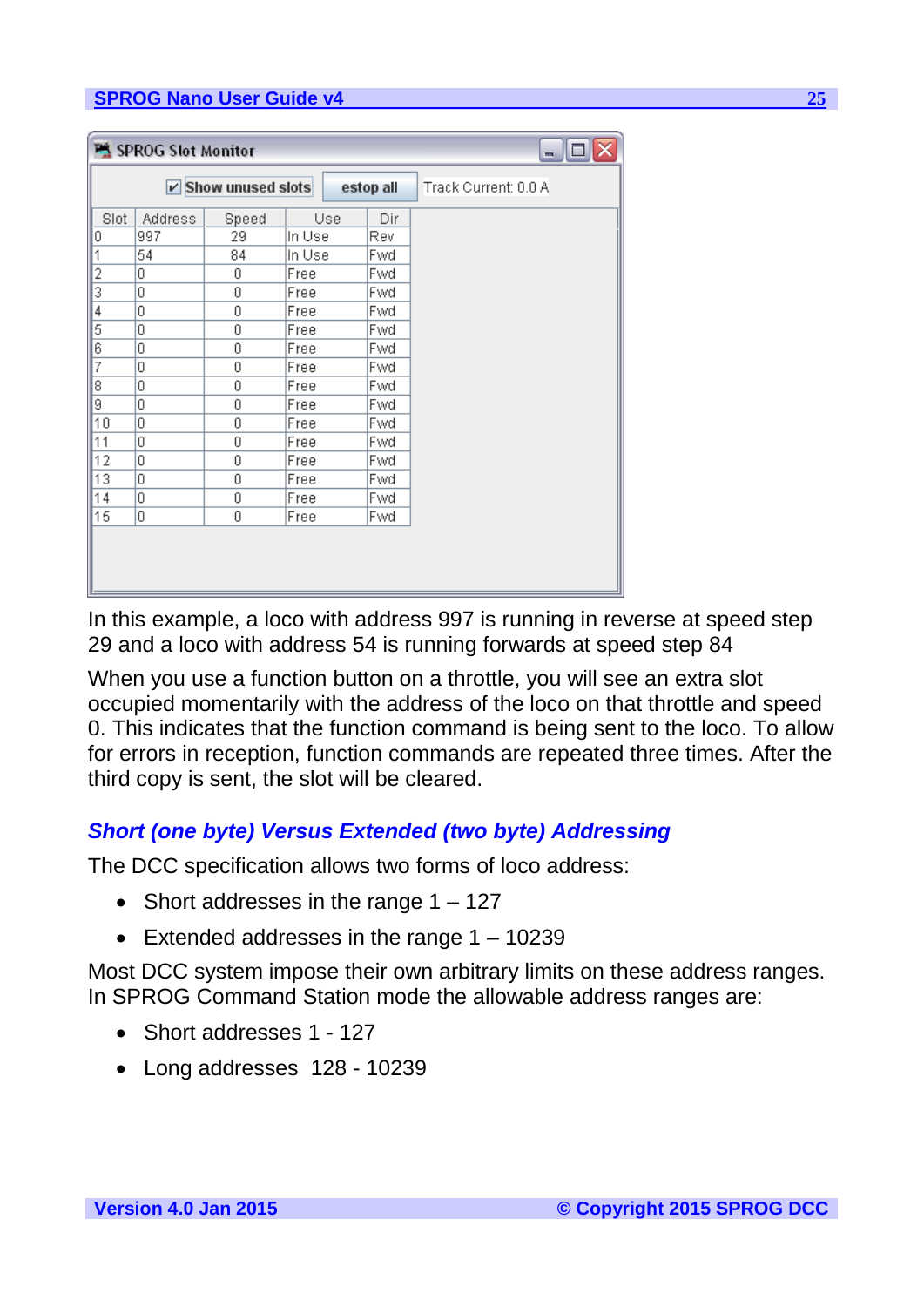## <span id="page-25-0"></span>*How Many Locos Can Be Controlled?*

Sixteen slots are available for simultaneous control of multiple locos. Other locos may be parked on the layout.

Some slots should always be left free for sending function control commands. These free will be shared between throttles as required, it is not necessary to have a free slot for every throttle.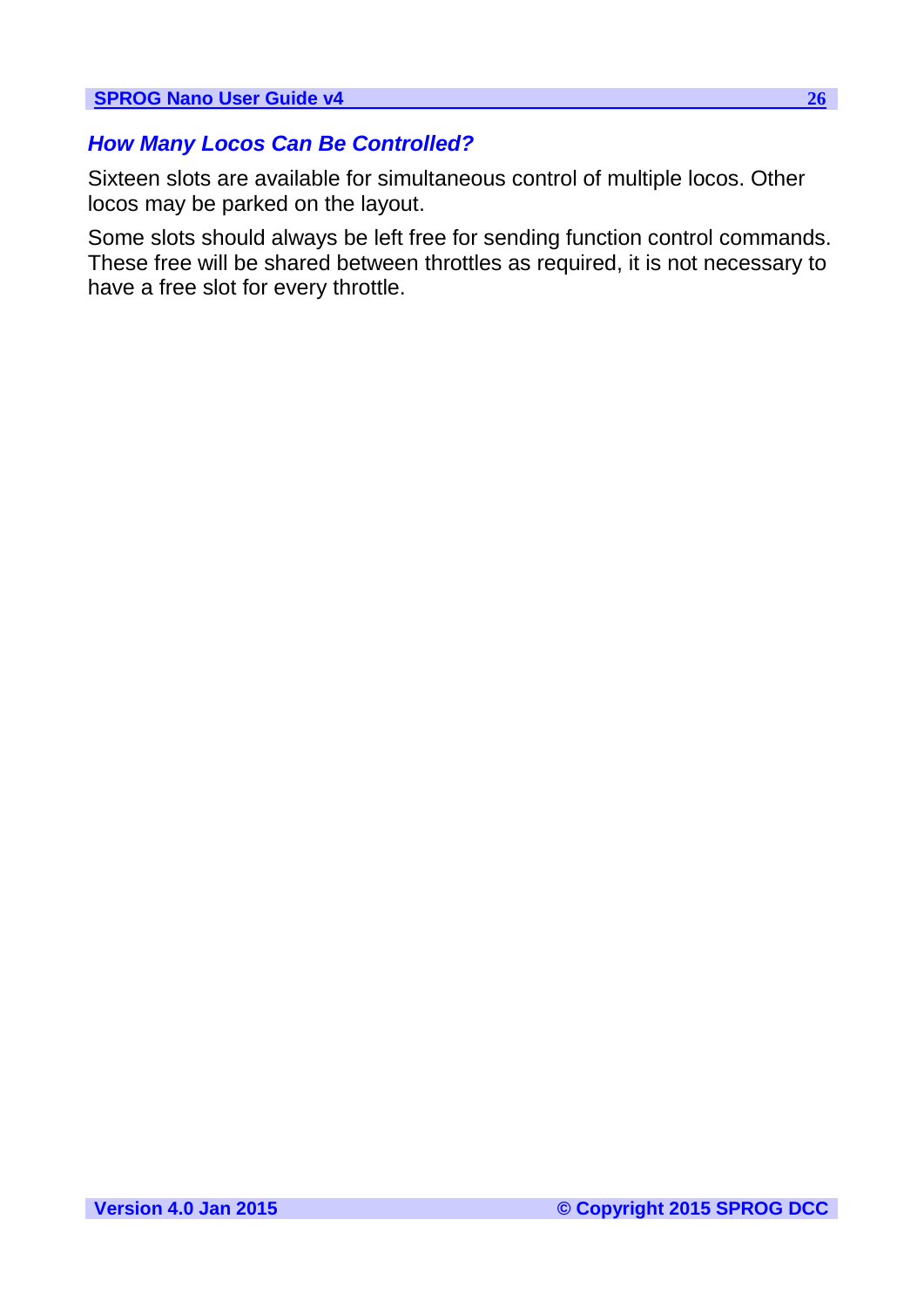## <span id="page-26-0"></span>**Determining the SPROG Nano Firmware Version**

Select "Get SPROG Firmware Version" from the SPROG menu

| File             | <b>Edit Settings Actions</b>     | SPROG Window Help                                                           |      |             |               |                  |              |                      |                             |  |
|------------------|----------------------------------|-----------------------------------------------------------------------------|------|-------------|---------------|------------------|--------------|----------------------|-----------------------------|--|
|                  | $\alpha$ to $\alpha$<br>New Leco | <b>Slot Monitor</b><br><b>Command Monitor</b>                               |      |             |               |                  |              |                      |                             |  |
| ID               | DCC Address                      | Send Command                                                                | lor: | Number      | Manufacturer  | Model            | <b>Owner</b> | Date Modified        |                             |  |
| 4MT 80038        | 8038                             | Console                                                                     |      | 80038       | Staham Farish |                  | AC           | 20-May-2012.20:38:51 |                             |  |
| <b>4MT 80097</b> | 8097                             | Get SPROG Firmware Version                                                  |      | 80097       | Graham Farish |                  | <b>AC</b>    | 21-May-2012 20:59:03 |                             |  |
| GF 92100         | 9108                             | SPROG v3/v4 Firmware Update                                                 |      | wirys 92100 | Dapot         | 9F 2-10-0 Andrew |              | 13-May-2012 11:52:08 |                             |  |
| testiongs.       |                                  |                                                                             |      |             |               |                  |              | 08-Jun-2012 11:19:19 |                             |  |
| UP 997           | 997                              | SPROG Il Firmware Update                                                    | in.  | 997         |               |                  | Me           | 20-May-2012 18:17:24 |                             |  |
|                  |                                  | <b>SPROG Power Control</b>                                                  |      |             |               |                  |              |                      |                             |  |
|                  |                                  |                                                                             |      |             |               |                  |              |                      |                             |  |
|                  |                                  | iD:<br>Operator:<br>Number:                                                 |      |             |               |                  |              |                      | * Programming On Main       |  |
| $A = 1$          |                                  | Manufacturer:<br>Owner:<br>Model:<br><b>DCC Address:</b><br>Decoder Family: |      |             |               |                  |              |                      | <b>Edit Only</b><br>Program |  |

The SPROG Nano firmware version will be displayed in a new window.



Click "OK" to close the window.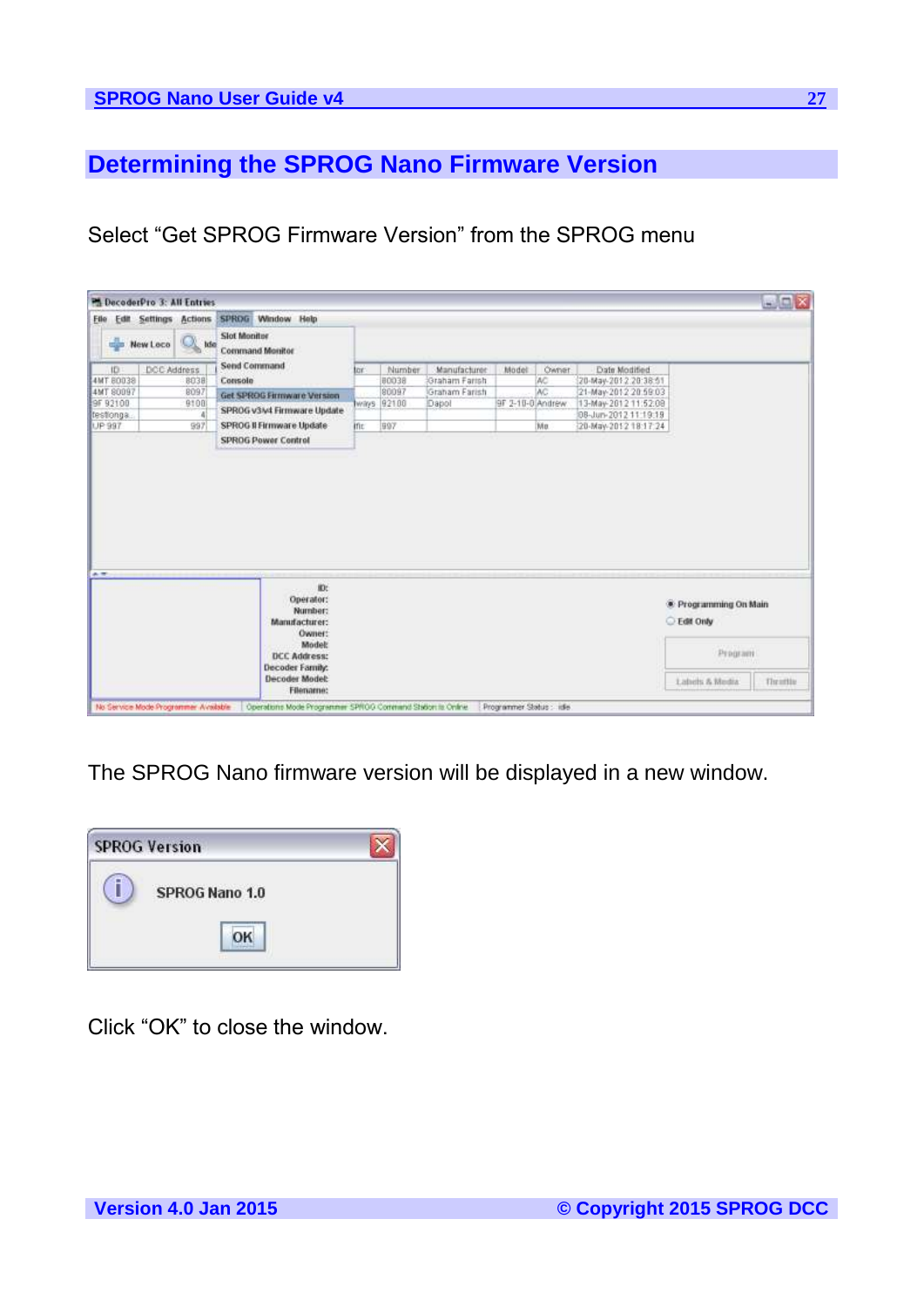## <span id="page-27-0"></span>**The SPROG Console**

The SPROG console allows optional SPROG features to be enabled and disabled. Select the SPROG Console from the SPROG menu

| File       | <b>Edit Settings Actions</b> | SPROG Window Help                                          |       |        |               |                  |              |                      |                                           |  |
|------------|------------------------------|------------------------------------------------------------|-------|--------|---------------|------------------|--------------|----------------------|-------------------------------------------|--|
| alla.      | $\sim$ kde<br>New Leco       | <b>Slot Monitor</b><br><b>Command Monitor</b>              |       |        |               |                  |              |                      |                                           |  |
| ID         | DCC Address                  | Send Command                                               | lor.  | Number | Manufacturer  | Model            | <b>Owner</b> | Date Modified        |                                           |  |
| 4MT 80038  | 8038                         | Console                                                    |       | 80038  | Graham Farish |                  | AC           | 20-May-2012.20:38:51 |                                           |  |
| 4MT 80097  | 8097                         | Get SPROG Firmware Version                                 |       | 80097  | Graham Farish |                  | AC.          | 21-May-2012 20:59:03 |                                           |  |
| 9F 92100   | 9108                         | SPROG v3/v4 Firmware Update                                | wins: | 92100  | Dapot         | 9F 2-10-0 Andrew |              | 13-May-2012 11:52:08 |                                           |  |
| testiongs. |                              |                                                            |       |        |               |                  |              | 08-Jun-2012 11:19:19 |                                           |  |
| UP 997     | 997                          | SPROG Il Firmware Update<br><b>SPROG Power Control</b>     | in.   | 997    |               |                  | Me           | 20-May-2012 18:17:24 |                                           |  |
|            |                              |                                                            |       |        |               |                  |              |                      |                                           |  |
|            |                              |                                                            |       |        |               |                  |              |                      |                                           |  |
|            |                              | it):<br>Operator:<br>Number:<br>Manufacturer:              |       |        |               |                  |              |                      | * Programming On Main<br><b>Edit Only</b> |  |
| $A = 1$    |                              | Owner:<br>Model:<br><b>DCC Address:</b><br>Decoder Family: |       |        |               |                  |              |                      | Program                                   |  |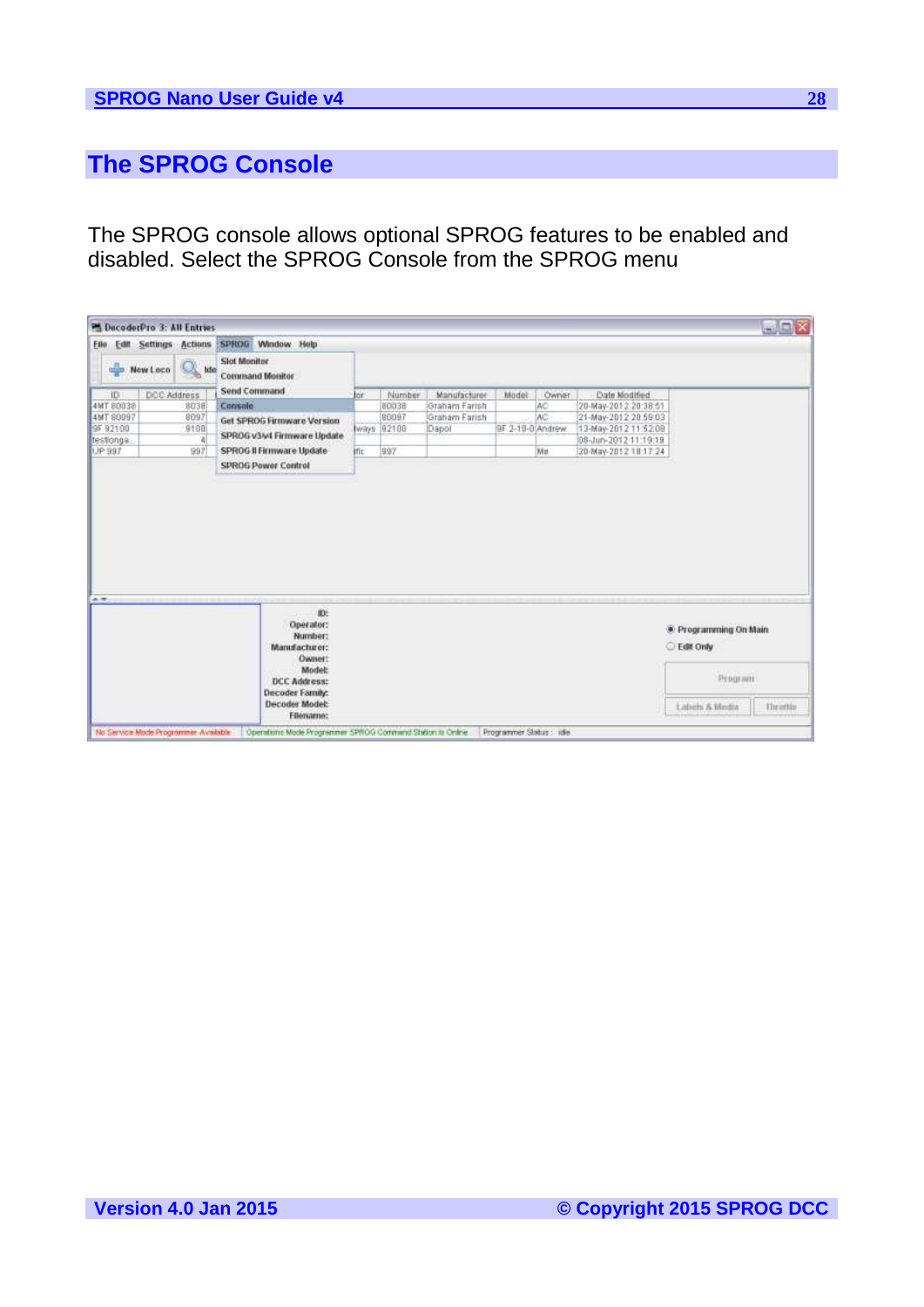A typical console display is shown below. Some features may not be available, depending upon the firmware version of the SPROG Nano.

|                                    | Sprog Console - Connected to SPROG Nano 1.0                                                | $\Box$ o $\times$ |
|------------------------------------|--------------------------------------------------------------------------------------------|-------------------|
| Window Help                        |                                                                                            |                   |
| Command History                    |                                                                                            |                   |
| cmd: "M"<br>rep: "M=h0800<br>P>"   |                                                                                            |                   |
|                                    | Show raw data Show timestamps Window always on Top<br>Clear screen<br><b>Freeze screen</b> |                   |
|                                    | Choose log file<br><b>Start logging</b><br><b>Stop logging</b>                             |                   |
| <b>Add Message</b>                 |                                                                                            |                   |
| <b>Send Command</b>                | Command:<br>Send                                                                           |                   |
| Speed Step Mode for SPROG Throttle | $\bigcirc$ 14 step $\bigcirc$ 28 step $\circledast$ 128 step                               |                   |
| -Configuration                     | Current Limit (mA): 996<br>Set ZTC mode Set Blueline mode Unlock firmware                  |                   |
| Save/Load Configuration            | Save                                                                                       |                   |

#### <span id="page-28-1"></span><span id="page-28-0"></span>*Title Bar*

The title bar includes the type and firmware version of the connected SPROG Nano, e.g SPROG Nano v1.0.

### *Command History*

The command history pane provides the same functionality as the basic Command Monitor (available on the SPROG menu) and captures commands to and replies from the SPROG Nano. The history may be saved to a file on the computer by first choosing a log file and then selecting "Start logging". The command history can be useful in diagnosing problems encountered in using the SPROG Nano.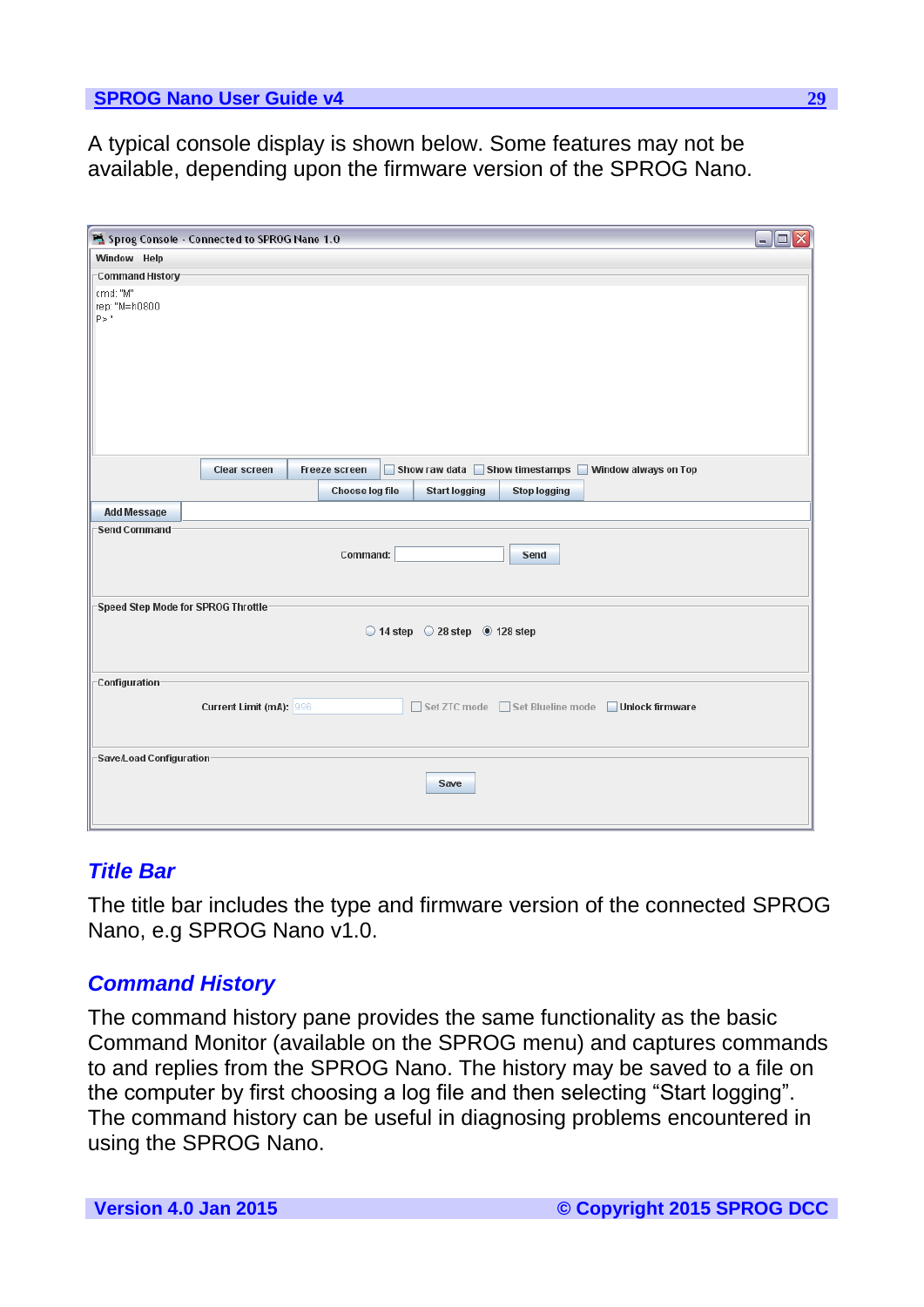<span id="page-29-0"></span>The "Add Message" field can be used to add annotations to the command history.

## *Send Command*

<span id="page-29-1"></span>The "Send Command" field provides the same functionality as the basic Send command utility available on the SPROG menu. Enter a command in the Command field and press return on the keyboard or click the send button to send the command to the SPROG Nano.

## <span id="page-29-2"></span>*Selecting SPROG Operating Modes*

After changing any of the following modes, you should use the "Save" button to store the changes in the SPROG Nano.

## <span id="page-29-3"></span>*Speed Step Modes*

Not applicable for SPROG Nano.

## <span id="page-29-4"></span>*Current Limit*

Not applicable for SPROG Nano.

### <span id="page-29-5"></span>*Set ZTC Mode*

Not applicable for SPROG Nano.

### <span id="page-29-6"></span>*Set Blueline Mode*

Not applicable for SPROG Nano.

### *Unlock Firmware*

<span id="page-29-7"></span>Select this option if you are about to update the SPROG Nano firmware using the bootloader. This mode is automatically canceled when the power is removed from the SPROG Nano.

### *Save*

Always click this button after selecting a new mode. The selected modes (apart from "Unlock Firmware") will be stored in the SPROG Nano, so that they are effective each time you use your it, even after the power has been removed.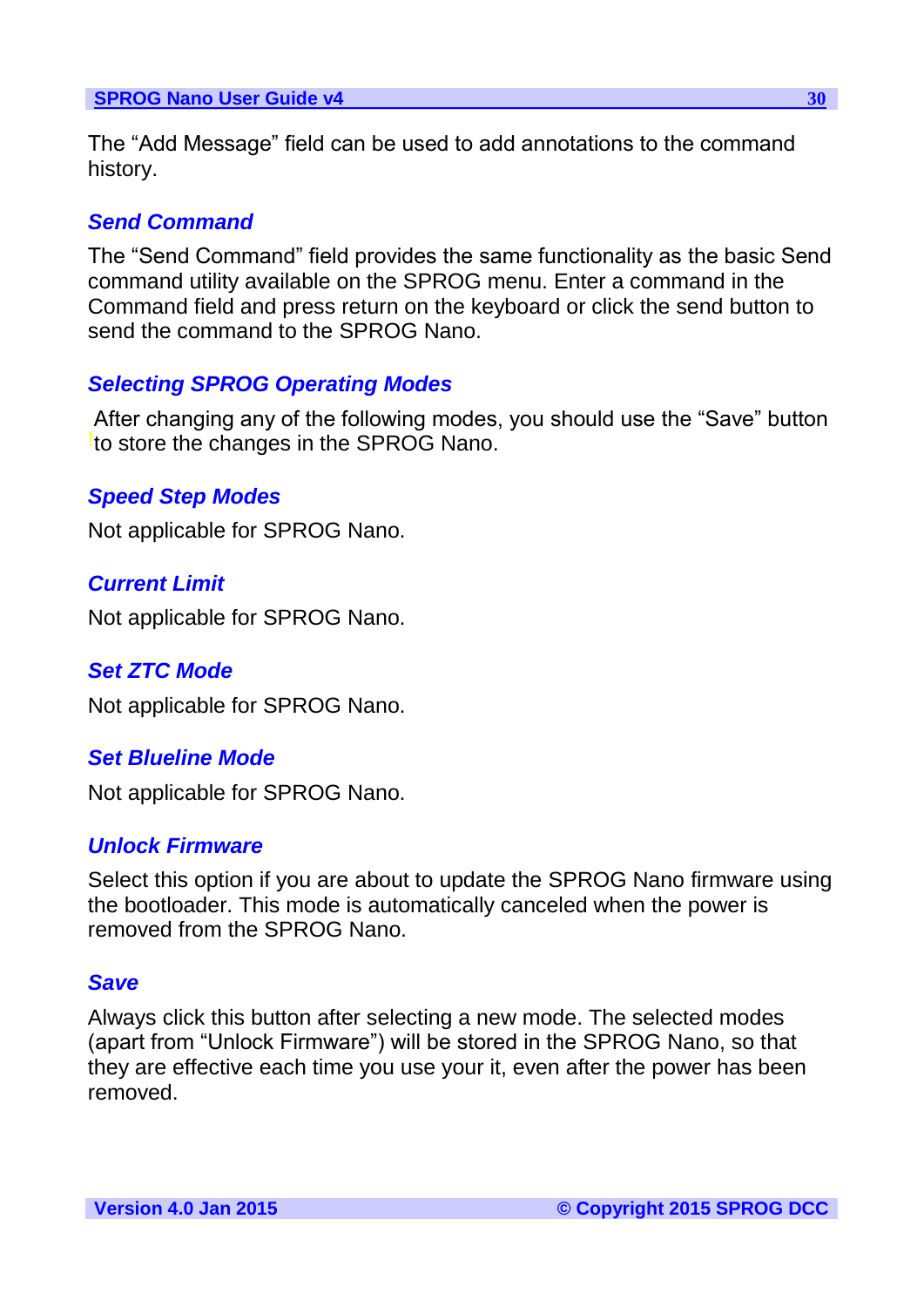## <span id="page-30-0"></span>**Updates to the SPROG Nano Firmware**

The "firmware" is the small computer program that runs on the microprocessor at the heart of the SPROG Nano. Occasionally it may become necessary to update the SPROG Nano firmware to add new features or fix bugs.

The SPROG DCC philosophy is that all versions of our products are totally forwards and backwards compatible and that any new features and bug fixes for a particular product are made available to all existing users.

<span id="page-30-1"></span>The firmware can be updated by returning your SPROG Nano to SPROG-DCC (or appointed representative) or by using the "bootloader" (see below).

## *Returning Your SPROG Nano for Update*

<span id="page-30-2"></span>If you prefer, contact us by email at [sprog@bbmgroup.com](mailto:sprog@bbmgroup.com) to discuss returning your SPROG Nano for update. This is usually free of charge but return mailing is always appreciated.

## *Firmware Update Using the Bootloader*

The "bootloader" is a feature of the SPROG Nano that allows new firmware to downloaded via the normal USB connection.

Download the new firmware (if available) as a .hex file from the SPROG-DCC website and save it in a convenient place on your computer.

If the bootloader download is interrupted for some reason (e.g. if power or USB connection are removed), the SPROG Nano may be left in an unusable state. In this case it will need to be returned for repair. !<br>!

Follow the step-by-step instructions to download the new firmware:

- 1. Open the SPROG console in DecoderPro (see "The SPROG Console").
- 2. Tick the "Unlock firmware" selection by clicking with the mouse.
- 3. Click "Save" and close the Console.
- 4. Select the "SPROG II/SPROG 3 Firmware Update" utility from the SPROG menu.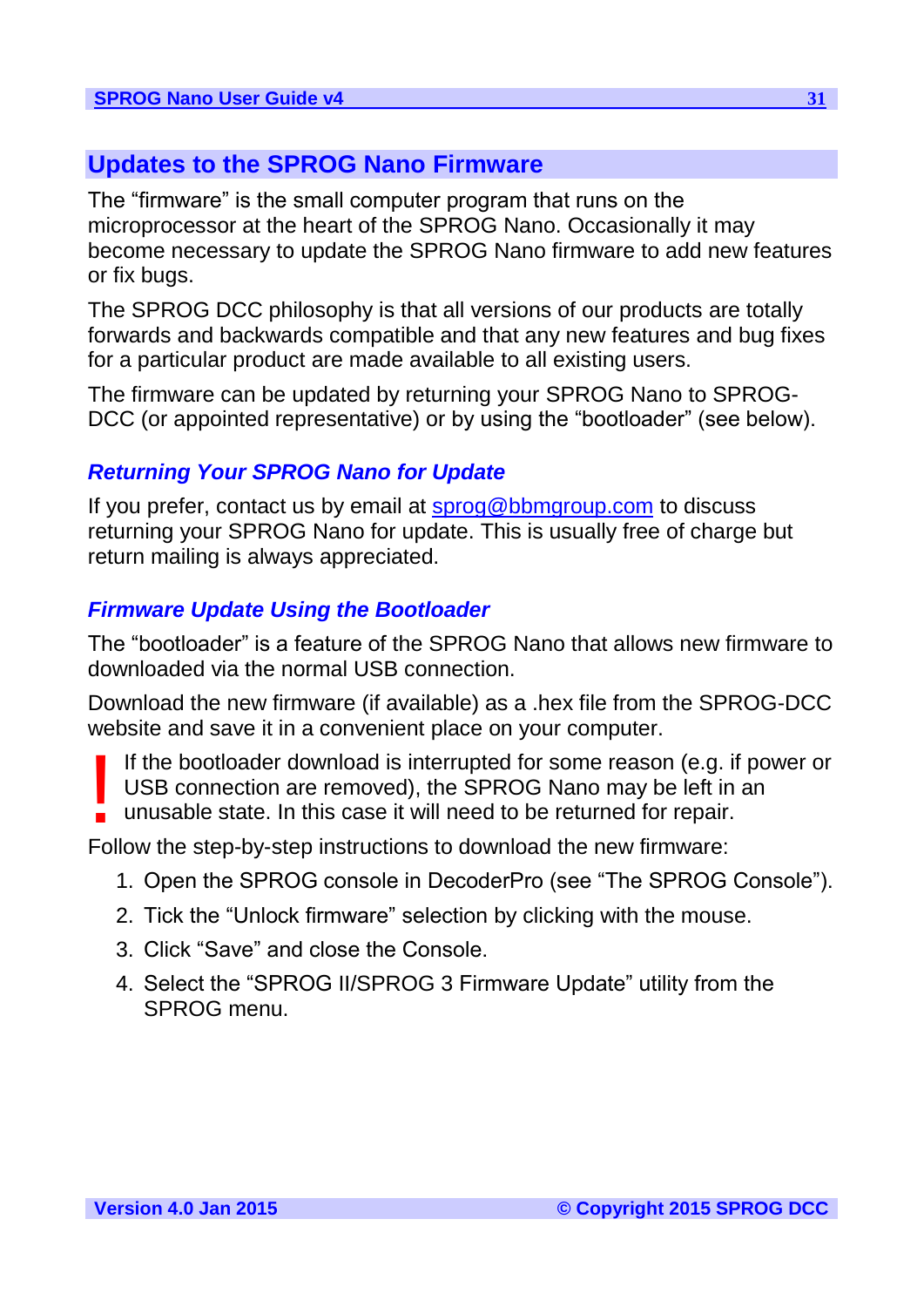|                  | <sup>24</sup> DecoderPro 3: All Entries                                                   |      |                                     |       |            |               |                  |        |                      | <b>BEX</b>                 |
|------------------|-------------------------------------------------------------------------------------------|------|-------------------------------------|-------|------------|---------------|------------------|--------|----------------------|----------------------------|
| File<br>Edit     | Sattings Actions                                                                          |      | SPROG Window Help                   |       |            |               |                  |        |                      |                            |
|                  | <b>Slot Monitor</b><br><b>A</b> Ide<br>New Leco<br><b>Command Monitor</b><br>Send Command |      |                                     |       |            |               |                  |        |                      |                            |
| ID:              | DCC Address                                                                               |      |                                     | tor:  | Number     | Manufacturer  | Model            | Owner: | Date Modified        |                            |
| <b>4MT 80038</b> |                                                                                           | 8038 | Console                             |       | 80038      | Graham Farish |                  | AC     | 20-May-2012.20:38:51 |                            |
| <b>4MT 80097</b> |                                                                                           | 8097 | Get SPROG Firmware Version          |       | 80097      | Graham Farish |                  | ÄG.    | 21-May-2012 20:59:03 |                            |
| 9F 92100         |                                                                                           | 9108 | SPROG v3/v4 Firmware Update         |       | ways 92100 | Dapol         | 9F 2-10-0 Andrew |        | 13-May-2012 11:52:08 |                            |
| testiongs.       |                                                                                           |      |                                     |       |            |               |                  |        | DB-Jun-2012 11:19:19 |                            |
| UP:997           |                                                                                           | 997  | SPROG Il Firmware Update            | ific. | 997        |               |                  | Me     | 20-May-2012 18:17:24 |                            |
|                  |                                                                                           |      | <b>SPROG Power Control</b>          |       |            |               |                  |        |                      |                            |
|                  |                                                                                           |      |                                     |       |            |               |                  |        |                      |                            |
|                  |                                                                                           |      | it):                                |       |            |               |                  |        |                      |                            |
|                  |                                                                                           |      | Operator:                           |       |            |               |                  |        |                      |                            |
|                  |                                                                                           |      | Number:                             |       |            |               |                  |        |                      | * Programming On Main      |
|                  |                                                                                           |      | Manufacturer:                       |       |            |               |                  |        |                      | <b>Edit Only</b>           |
|                  |                                                                                           |      | Owner:                              |       |            |               |                  |        |                      |                            |
|                  |                                                                                           |      | <b>Model:</b>                       |       |            |               |                  |        |                      |                            |
|                  |                                                                                           |      | <b>DCC Address:</b>                 |       |            |               |                  |        |                      | Program                    |
| $A = 1$          |                                                                                           |      | Decoder Family.                     |       |            |               |                  |        |                      |                            |
|                  |                                                                                           |      | <b>Decoder Model:</b><br>Filemanne: |       |            |               |                  |        |                      | Labels & Media<br>Thrattie |

Click "Update" if you have the new firmware file available and are ready to proceed.

|        | SPROG II Firmware Update                                                                                                                                        |  |  |  |  |  |
|--------|-----------------------------------------------------------------------------------------------------------------------------------------------------------------|--|--|--|--|--|
| G<br>н | In order to proceed with a SPROG II firmware updateYou must have a valid .hex firmware update file<br>Are you certain you want to update the SPROG II firmware? |  |  |  |  |  |
|        | <b>Update</b><br>Cancel                                                                                                                                         |  |  |  |  |  |

## Click "Connect"

| SPROG Firmware Update |                       |         |  |  |  |  |
|-----------------------|-----------------------|---------|--|--|--|--|
| Help                  |                       |         |  |  |  |  |
| <b>Connect</b>        | Choose hex file       | Program |  |  |  |  |
|                       | <b>Set SPROG Mode</b> |         |  |  |  |  |
|                       |                       |         |  |  |  |  |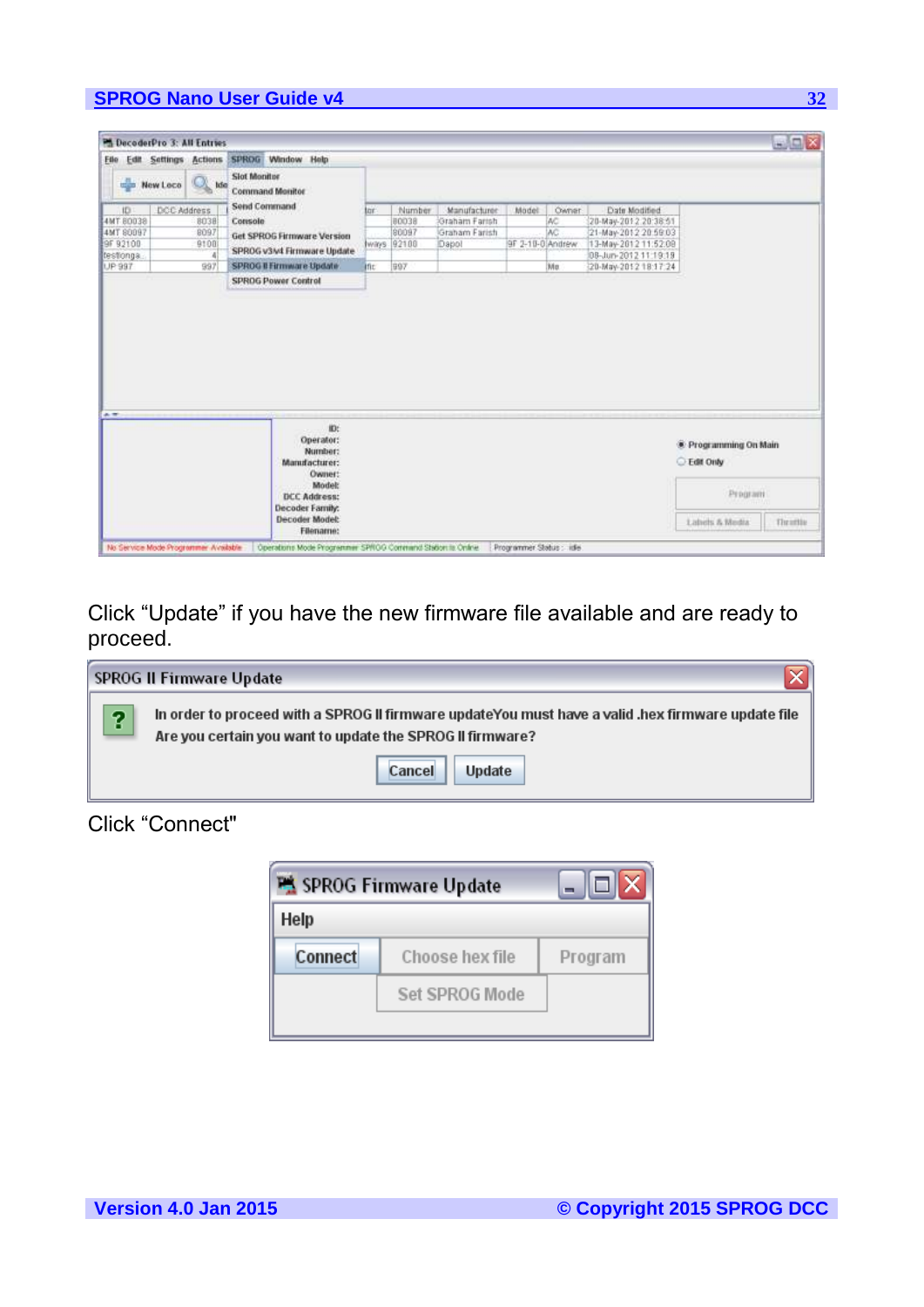Click "Choose hex file" and navigate to the directory where you saved the downloaded .hex file.



## Open the firmware file.

| <sup>D</sup> <sub>4</sub> Open |                      |                   |              | x              |
|--------------------------------|----------------------|-------------------|--------------|----------------|
| Look In:                       | $\Box$ nano $\Box$ 0 |                   | ශ්<br>▼      | $B - 1B - 1$   |
| <b>SFC</b>                     |                      | commands.c        | isr.h        | nano_1_0.md    |
| tmp                            |                      | commands.h        | main.c       | nano_1_0.md    |
| USB2.9a_cdc                    |                      | HardwareProfile.h | main.h       | nano_1_0.mc    |
| usbios                         |                      | ) io.c            | nano_1_0.cof | nano_1_0.mp    |
| bootloader.c                   |                      | ∖ io.h            | nano_1_0.hex | nano_1_0.tag   |
| bootloader.h                   |                      | isr.c             | nano_1_0.map | sprog.c        |
| ∢                              |                      | Ш                 |              | ٠              |
| File Name:                     |                      | nano_1_0.hex      |              |                |
| Files of Type:                 | <b>All Files</b>     |                   |              |                |
|                                |                      |                   |              | Cancel<br>Open |

### Click "Program"



First the old firmware will be erased, and then the new firmware will be written. Progress is reported in the status line of the window. If the Console is still open, you will also see the messages flowing between the computer and the SPROG Nano.

You may see a pause in activity with the message "Erase Complete". This is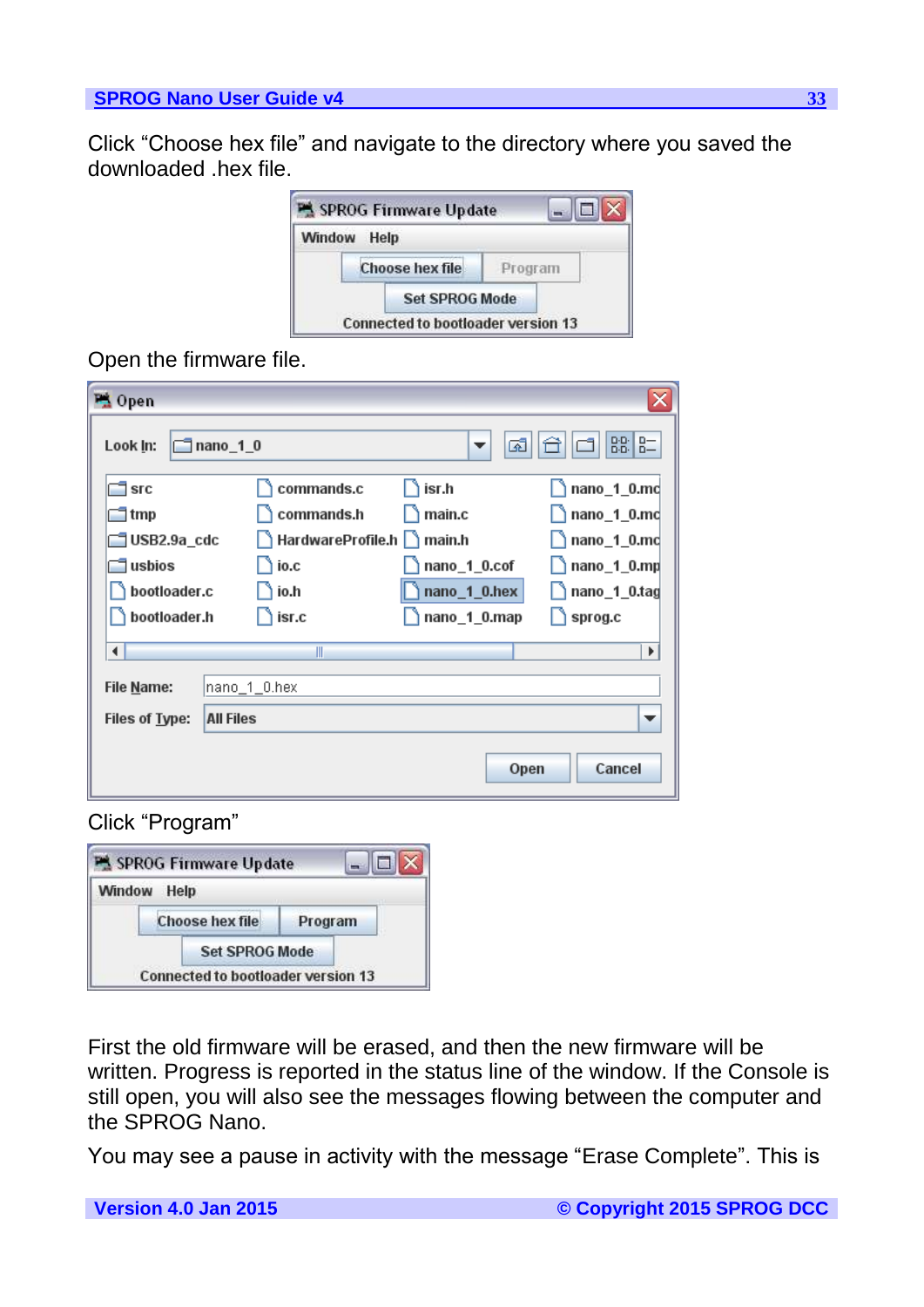normal, do nothing at this point, the software is calculating where to begin writing the new firmware.

|               | SPROG Firmware Update |         |  |
|---------------|-----------------------|---------|--|
| <b>Window</b> | Help                  |         |  |
|               | Choose hex file       | Program |  |
|               | Set SPROG Mode        |         |  |
|               | <b>Erase Complete</b> |         |  |

When "Write Complete" is displayed, click "Set SPROG Mode".

|        | SPROG Firmware Update |         |  |
|--------|-----------------------|---------|--|
| Window | Help                  |         |  |
|        | Choose hex file       | Program |  |
|        | <b>Set SPROG Mode</b> |         |  |
|        | Write Comple          |         |  |

Close the window and the firmware update is complete.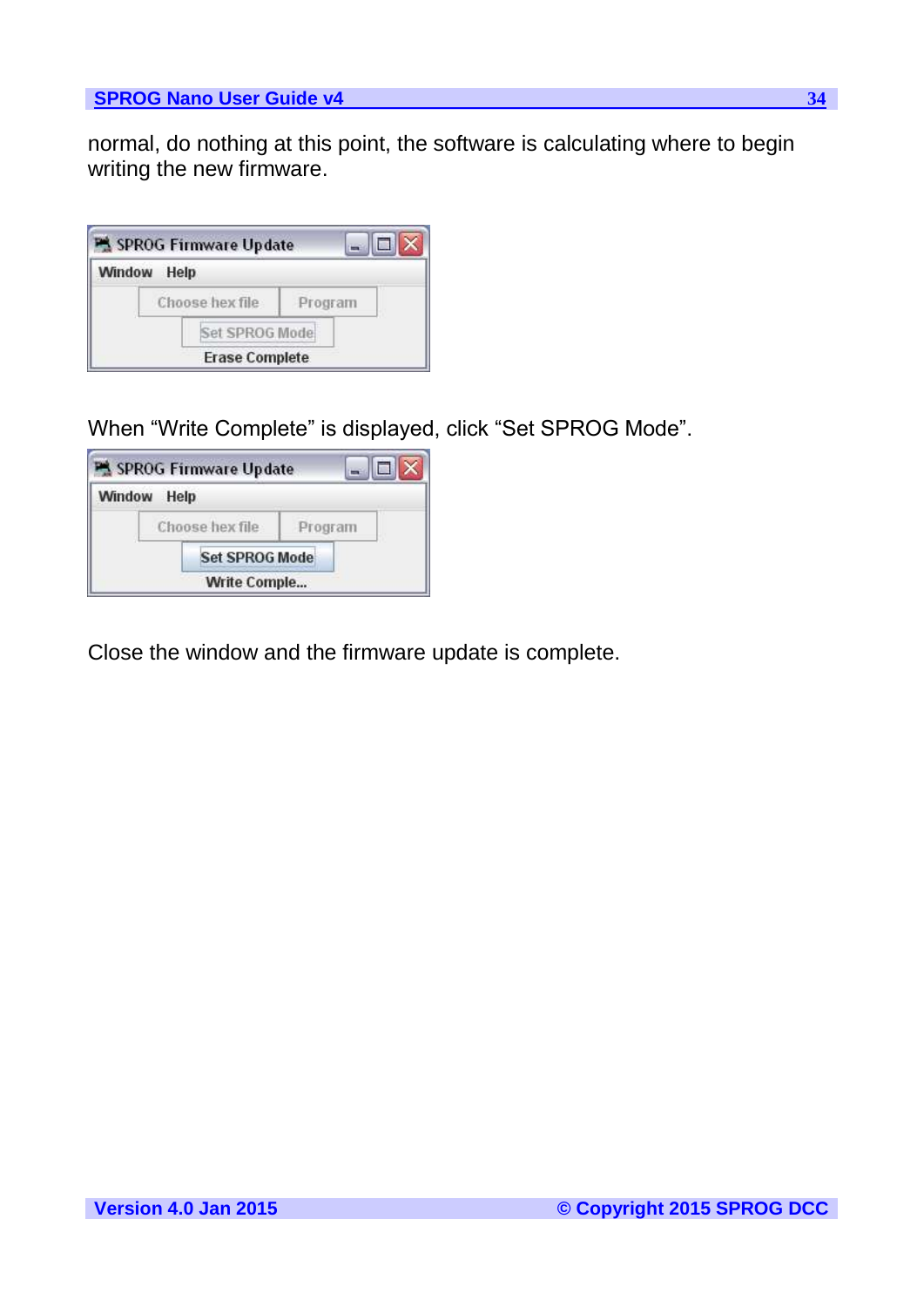## <span id="page-34-1"></span><span id="page-34-0"></span>**Connecting SPROG Nano to SBOOST Boosters**

## **Example 1**

SPROG Nano driving multiple SBOOST with common power supply.

The power supply must be able to supply the full rated current (e.g., at least 5 Amp for 2 x SBOOST).

Power districts must be separated by isolation gaps in both rails.

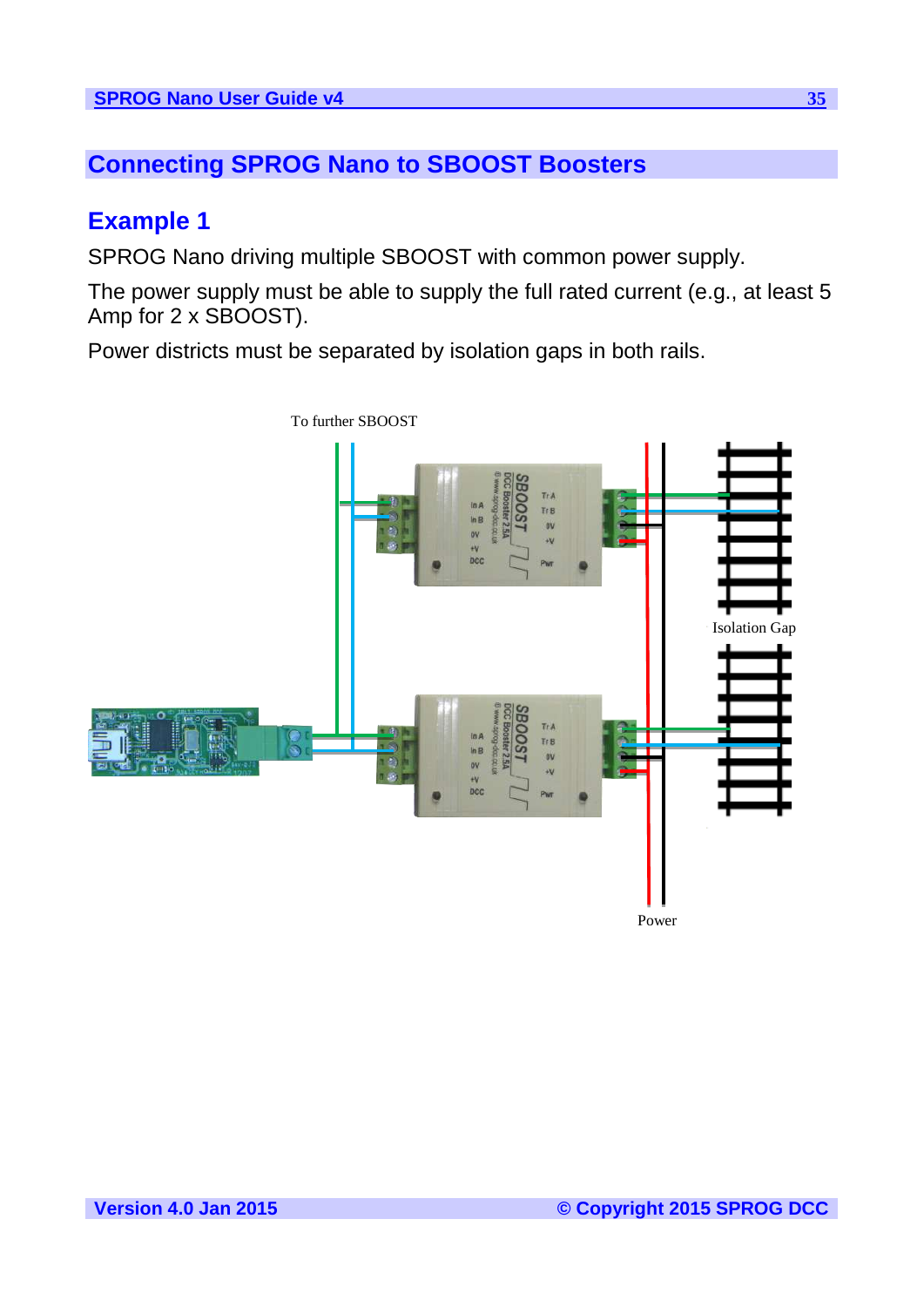## <span id="page-35-0"></span>**Example 2**

SPROG Nano driving multiple SBOOST with separate power supplies.

Each power supply should be the same voltage.

Each power supply must be able to supply the full SBOOST rated current, i.e. at least 2.5 Amp.

A common ground connection is required between the power supplies, as shown in the diagram below.

Power districts must be separated by isolation gaps in both rails.

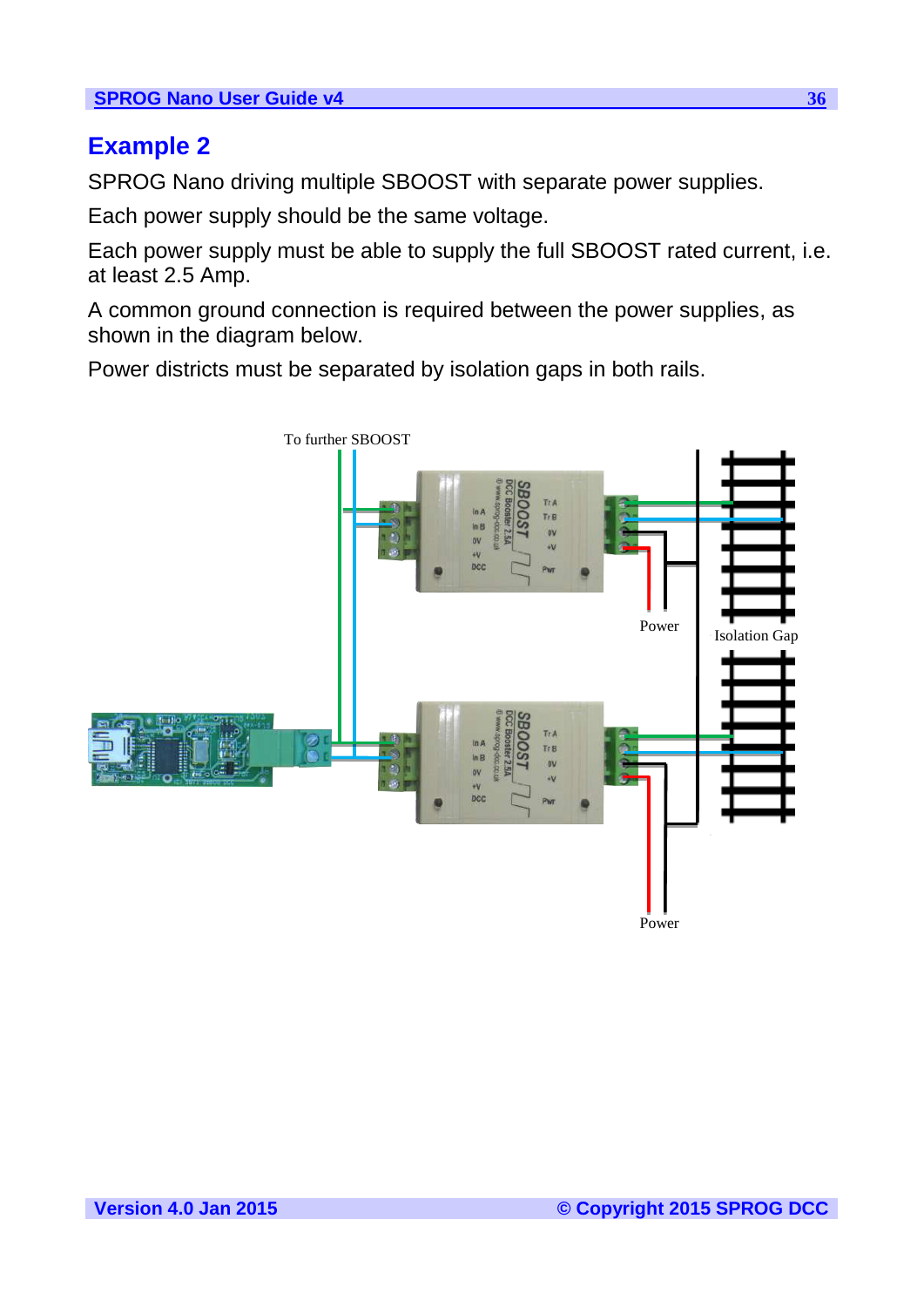## <span id="page-36-0"></span>**Connecting SPROG Nano to Other boosters**

It is recommended that you use boosters with an opto-isolated input.

The following boosters have opto-isolated inputs, and have been tested with SPROG Nano:

**Hornby** Tam Valley Depot DCC Booster Roco 10764

The following boosters have opto-isolated inputs, and should work, but have not yet been tested with SPROG Nano:

Bachmann Lenz Optional on Digitrax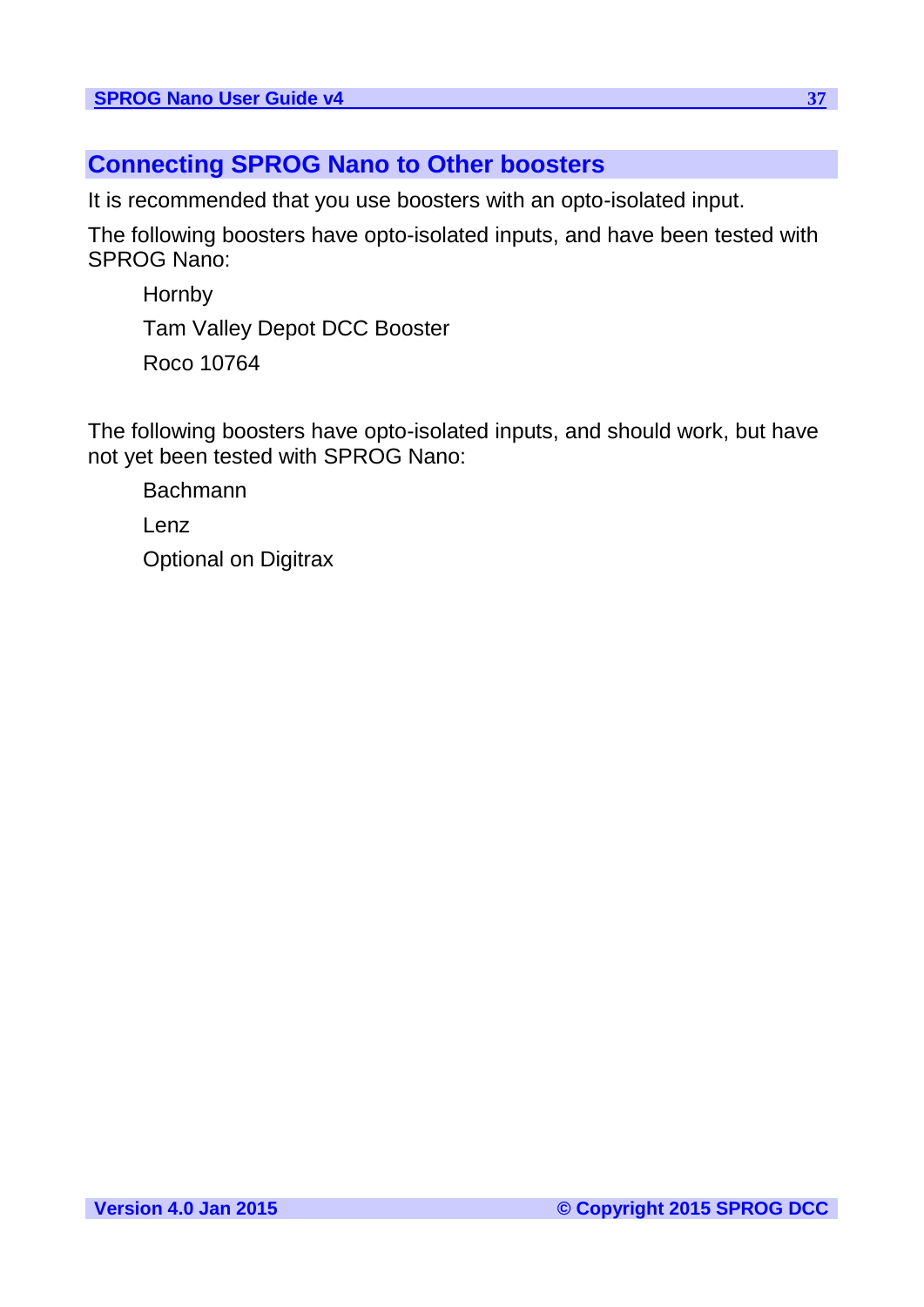## <span id="page-37-0"></span>**Troubleshooting**

Before reporting any problems please check the SPROG DCC homepage for any bug reports or updates. There is a SPROG DCC FAQ page which will be updated to reflect the most common questions people have about SPROG.

One common problem is the configuration of the "Virtual COM Port" for SPROG Nanos. Please review the information in the section "Edit DecoderPro Preferences".

If you have problems please use the SPROG console (found under the SPROG menu in DecoderPro), recreate the problem and send the output of the command monitor to [sprog@bbmgroup.com](mailto:sprog@bbmgroup.com) with a description of the problem.